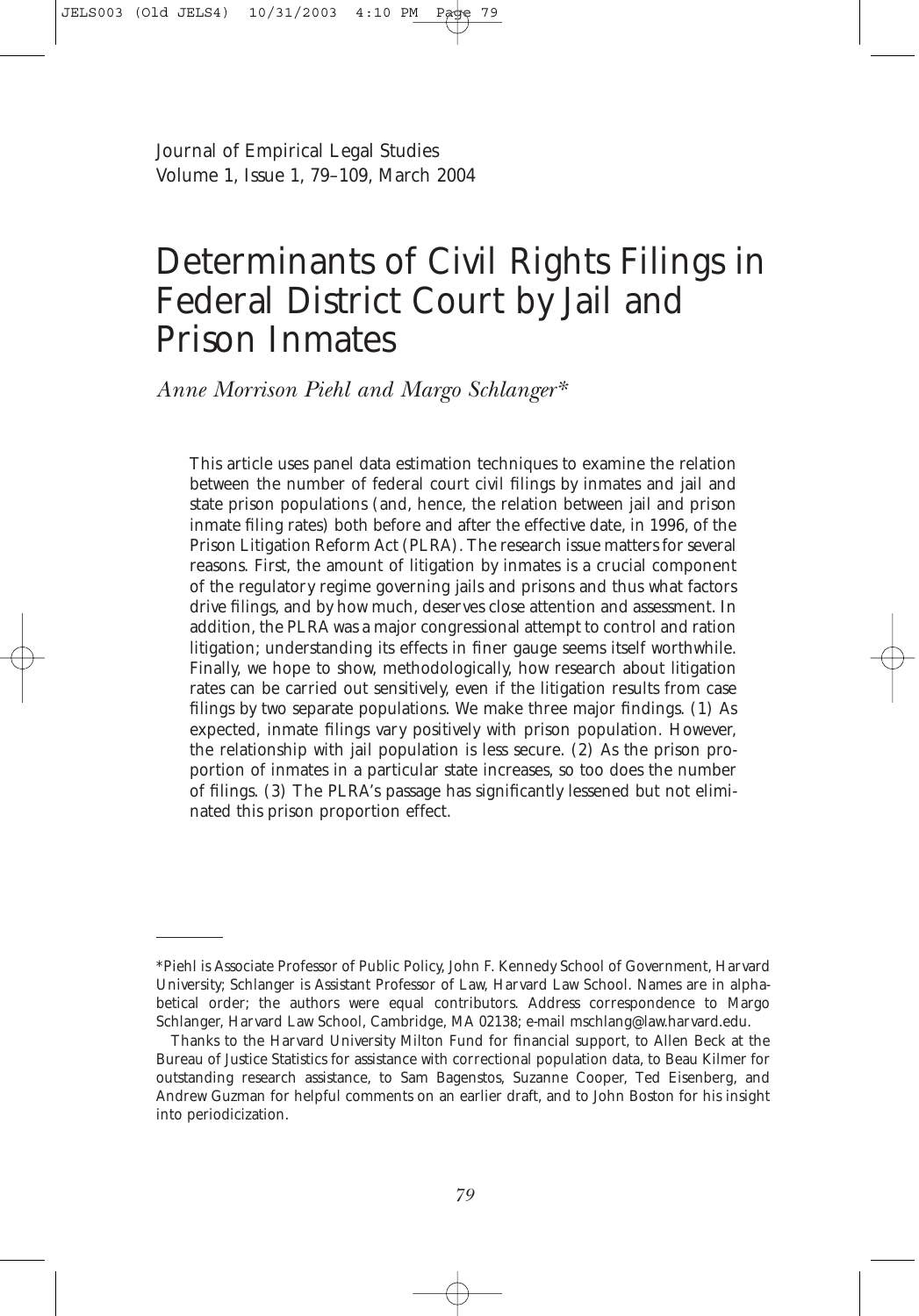# I. INTRODUCTION

On any given day, there are over two million people incarcerated in jails and prisons in the United States.<sup>1</sup> In the course of a year, millions more spend at least a day behind bars. About 5 percent of the current American population will serve time in a prison during their lifetimes.<sup>2</sup> While these millions of inmates are incarcerated, they are subject to the comprehensive control and governance of the institutions that hold them—yet federal, state, and local correction and detention facilities are often opaque to public view and quite unregulated by public prescriptions. The only universal accountability mechanism is the inmate lawsuit seeking damages or some kind of remedial action for injury inflicted by official misconduct.

Inmate litigation serves a regulatory function, substituting damage and injunctive actions brought by inmates, as "private attorneys general," for other more centralized kinds of regulation. Since the late 1960s, prison and jail inmates have brought a very large number of civil lawsuits against custodial officials in federal and state court. The state court cases, on which very little information is available, vary with state law; the federal civil cases are largely damage actions for a facility's alleged noncompliance with federal constitutional requirements.<sup>3</sup> In 1995, at the federal litigation's numerical peak, inmates brought nearly 40,000 new lawsuits categorized as "prisoner civil rights cases" in federal court—almost a fifth of the federal civil docket.<sup>4</sup> A federal statute passed in 1996, the Prison Litigation Reform

4 These and all filing statistics are derived from Federal Judicial Center, Federal Court Cases: Integrated Data Base, 1970–2000 (ICPSR Study No. 8429, last updated Apr. 25, 2002), and Federal Judicial Center, Federal Court Cases: Integrated Data Base, 2001 (ICPSR Study No. 3415, last updated June 19, 2002) [hereinafter, collectively, AO District Court Database]. The code we used to assemble the database and derive the numbers in text are available as the Technical Appendix to Margo Schlanger, Inmate Litigation, 116 Harv. L. Rev. 1555 (2003)

<sup>1</sup> Paige M. Harrison & Jennifer C. Karberg, U.S. Dep't of Justice, Prison and Jail Inmates at Midyear 2002 (Apr. 2003, NCJ 198877).

<sup>2</sup> Thomas P. Bonczar & Allen J. Beck, U.S. Dep't of Justice, Lifetime Likelihood of Going to State or Federal Prison (Mar. 1997, NCJ 160092), available at http://www.ojp.usdoj.gov/bjs/pub/ pdf/llgsfp.pdf.

<sup>3</sup> See, e.g., Roger A. Hanson & Henry W.K. Daley, U.S. Dep't of Justice, Challenging the Conditions of Prisons and Jails: A Report on Section 1983 Litigation (Dec. 1994, NCJ 151652). In addition, inmates bring thousands of habeas actions and the like—quasi-criminal actions seeking review of criminal convictions or sentences, which we are not concerned with here.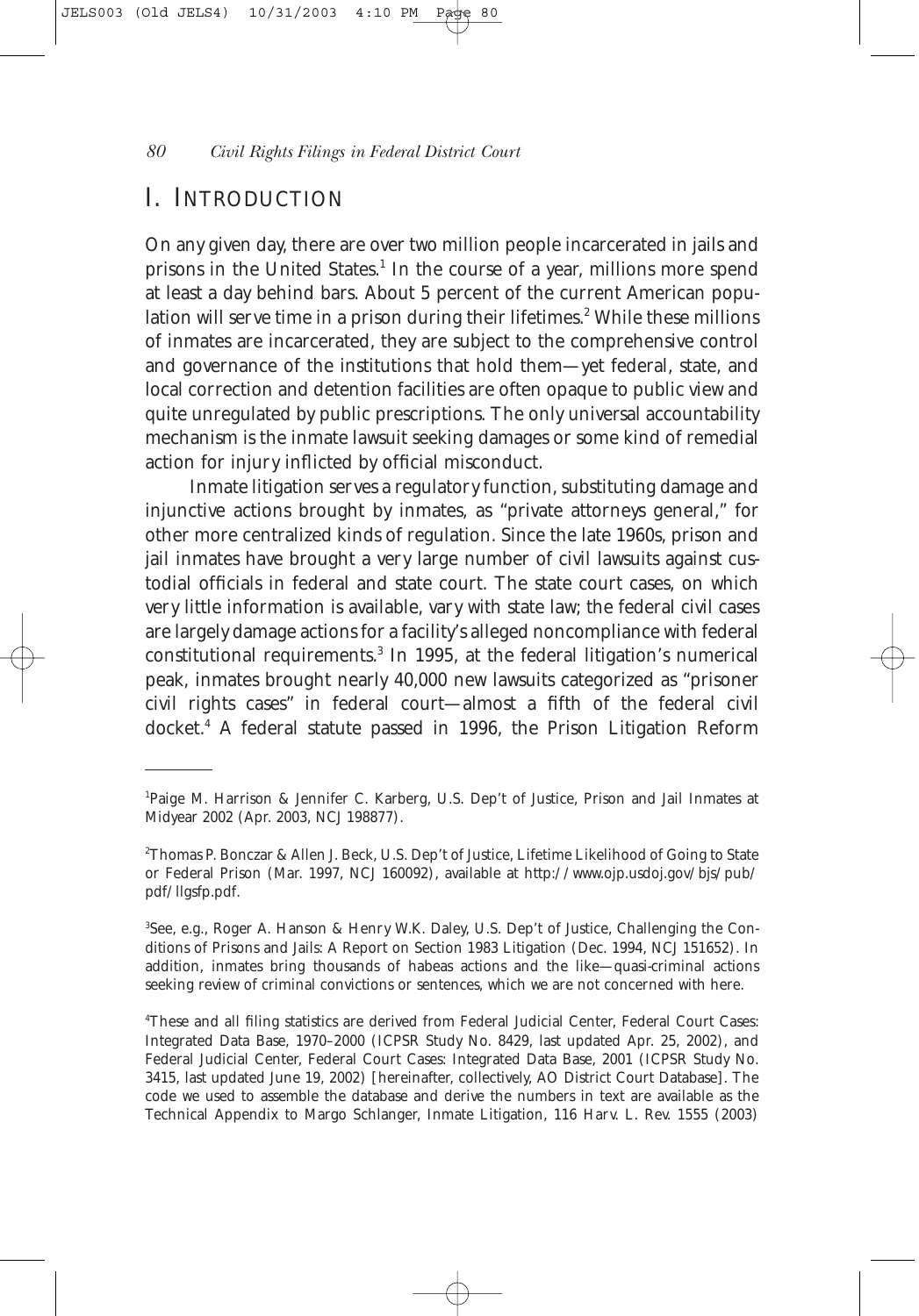Act,<sup>5</sup> had the immediate effect of sharply reducing filings, to just 26,000 in 1997. Notwithstanding the slow subsequent growth of prison and jail populations, federal civil filings by inmates have continued to decline slowly since that time, to a 14-year low of 22,000 in 2001. $6$ 

Both the litigation itself and the statutory regime change of the PLRA have commanded substantial policy and scholarly attention. Jail and prison administrators and officials have long been concerned with both their liability exposure and their need to respond to the high-volume litigation.<sup>7</sup> Judges and associated researchers have sought ways to reduce the docket's volume and to process the cases more efficiently.<sup>8</sup> Legal researchers have examined the doctrinal framework in which the cases are decided<sup>9</sup> and the filing trends and outcomes of the cases.<sup>10</sup> The PLRA has provoked a litera-

6 See AO District Court Database, supra note 4; again, the code used to derive filings figures is part of Schlanger, Inmate Litigation Technical Appendix, supra note 4.

7 For expressions of such concern over the past three decades, see, e.g., James V. Bennett, Who Wants to Be a Warden, 1 New Eng. J. on Prison L. 69 (1974); William C. Collins, Am. Corr. Ass'n, The Role of House Counsel in Corrections: A Job Task Analysis (1981); Lynn S. Branham, Limiting the Burdens of *Pro Se* Inmate Litigation: A Technical-Assistance Manual for Courts, Correctional Officials, and Attorneys General (ABA 1997).

8 See, e.g., Federal Judicial Center, Report of the Study Group on the Caseload of the Supreme Court (1972), reprinted in 57 F.R.D. 573, 586–88 (1972) (Paul A. Freund, Chair); Warren E. Burger, Chief Justice Burger Issues Yearend Report, 62 A.B.A. J. 189, 190 (1976); Federal Judicial Center, Recommended Procedures for Handling Prisoner Civil Rights Cases in the Federal Courts (1980); Marie Cordisco, Pre-PLRA Survey Reflects Courts' Experiences with Assessing Partial Filing Fees in In Forma Pauperis Cases, FJC Directions, June 1996, at 25; Federal Judicial Center, Resource Guide for Managing Prisoner Civil Rights Litigation, with Special Emphasis on the Prison Litigation Reform Act (1996).

9 See, e.g., Michael B. Mushlin, Rights of Prisoners (3d ed. 2003) (Vol. 3 includes a table of authorities with a 26-page listing of law review articles).

 $10$ See, e.g., Schlanger, Inmate Litigation, supra note 4, and sources cited therein at  $1560-61$ nn.14–15.

<sup>[</sup>hereinafter Schlanger, Inmate Litigation], available at http://www.law.harvard.edu/faculty/ schlanger/publications/inmate\_tech\_appendix [hereinafter Schlanger, Inmate Litigation Technical Appendix]. For present purposes, we exclude habeas cases from the civil docket.

<sup>5</sup> Pub. L. No. 104–134, §§ 801–810, 110 Stat. 1321, 1321–66 to 1321–77 (Apr. 26, 1996) (codified at 11 U.S.C. § 523; 18 U.S.C. §§ 3624, 3626; 28 U.S.C. §§ 1346, 1915, 1915A, 1932; 42 U.S.C. §§ 1997a–1997h). The PLRA was part of the Omnibus Consolidated Rescissions and Appropriations Act of 1996, Pub. L. No. 104–134, 110 Stat. 1321.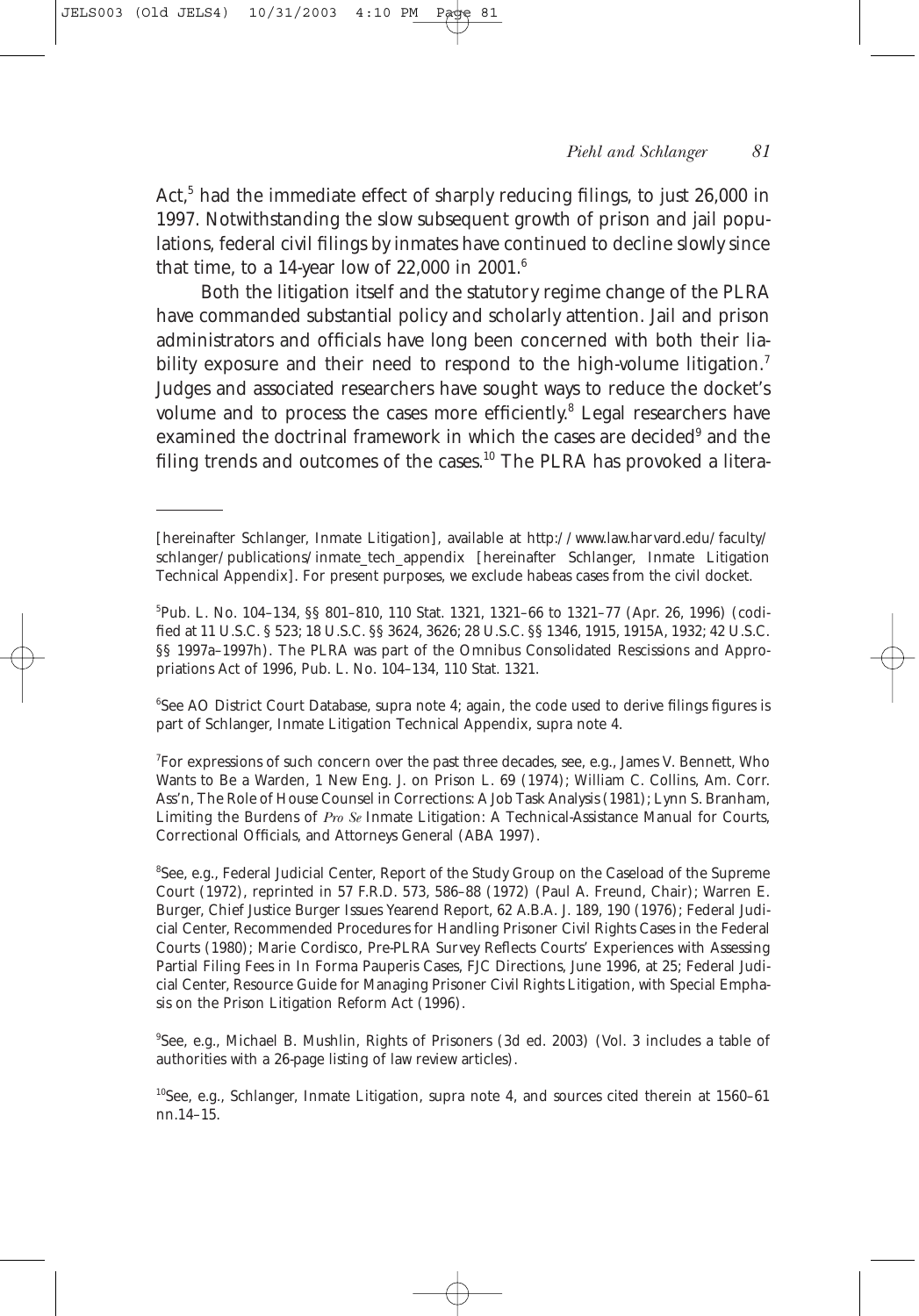ture of commentary.<sup>11</sup> Only a quite limited amount of work has been done, however, actually analyzing the impact of the litigation system on either inmate or official behavior. $12$ 

This project is an attempt to get a better handle on some of the underlying facts that would allow such analysis. It uses panel data estimation techniques to examine the relation between the number of federal court civil

 $12$ Many scholars have written about the large-scale injunctive litigation and its complex relationship with organizational practice in jails and prisons. See, e.g., Courts, Corrections, and the Constitution: The Impact of Judicial Intervention on Prisons and Jails (John J. DiIulio, Jr. ed. 1990); Malcolm M. Feeley & Edward L. Rubin, Judicial Policy Making and the Modern State: How the Courts Reformed America's Prisons (1998); M. Kay Harris & Dudley P. Spiller, Jr., After Decision: Implementation of Judicial Decrees in Correctional Settings (1977); Wayne N. Welsh, Counties in Court: Jail Overcrowding and Court-Ordered Reform (1995). Closer to the precise topic flagged in the text—the impact on the behavior of jail and prison officials not of the aberrational, huge class action case but of the run-of-the-mill damage action—is Jim Jacobs's insightful work describing the impact on correctional practice of the "prisoners' rights movement," whose paradigm tactic was litigation. See, e.g., James B. Jacobs, The Prisoners' Rights Movement and Its Impacts, in New Perspectives on Prisons and Imprisonment 33 (1983); see also Kathleen Engel & Stanley Rothman, The Paradox of Prison Reform: Rehabilitation, Prisoners' Rights, and Violence, 7 Harv. J.L. & Pub. Pol'y 413 (1984). And there is, finally, a large literature theorizing somewhat generally about how constitutional tort actions, of which inmate damage lawsuits are one type, affect the organizational behavior of governmental defendants. See, e.g., Peter H. Schuck, Suing Government: Citizen Remedies for Official Wrongs (1983); Jerry L. Mashaw, Civil Liability of Government Officers: Property Rights and Official Accountability, 42 Law & Contemp. Probs. 8, 26–29 (1978); Larry Kramer & Alan O. Sykes, Municipal Liability Under § 1983: A Legal and Economic Analysis, 1987 Sup. Ct. Rev. 249 (1987); John C. Jeffries, Jr., Disaggregating Constitutional Torts, 110 Yale L.J. 259 (2000); Daryl J. Levinson, Making Government Pay: Markets, Politics, and the Allocation of Constitutional Costs, 67 U. Chi. L. Rev. 345 (2000). But there are few examples actually examining the ways inmates' damage actions function concretely to influence correctional organizational practice. They include Jim Thomas, Prisoner Litigation: The Paradox of the Jailhouse Lawyer (1988) [hereinafter Thomas, Prisoner Litigation], and Schlanger, Inmate Litigation, supra note 4.

 $11$ See, e.g., John Boston, The Prison Litigation Reform Act: The New Face of Court Stripping, 67 Brook. L. Rev. 429 (2001); Lynn S. Branham, Of Mice and Prisoners: The Constitutionality of Extending Prisoners' Confinement for Filing Frivolous Lawsuits, 75 S. Cal. L. Rev. 1021 (2002); B. Patrick Costello, Jr., "Imminent Danger" Within 28 U.S.C. § 1915(g) of the Prison Litigation Reform Act: Are Congress and Courts Being Realistic?, 29 J. Legis. 1 (2002); Amy Petré Hill, Death Through Administrative Indifference: The Prison Litigation Reform Act Allows Women to Die in California's Substandard Prison Health Care System, 13 Hastings Women's L. J. 223 (2002); Susan N. Herman, Slashing and Burning Prisoners' Rights: Congress and the Supreme Court in Dialogue, 77 Or. L. Rev. 1229 (1998); James E. Robertson, The PLRA and the New Right-Remedy Gap in Institutional Reform Litigation, 38 Crim. L. Bull. 427 (2002); James E. Robertson, The Jurisprudence of the PLRA: Inmates as "Outsiders" and the Countermajoritarian Difficulty, 92 J. Crim. L. & Criminology 187 (Fall 2001); Roger Roots, Of Prisoners and Plaintiffs' Lawyers: A Tale of Two Litigation Reform Efforts, 38 Willamette L. Rev. 210 (2002); Schlanger, Inmate Litigation, supra note 4.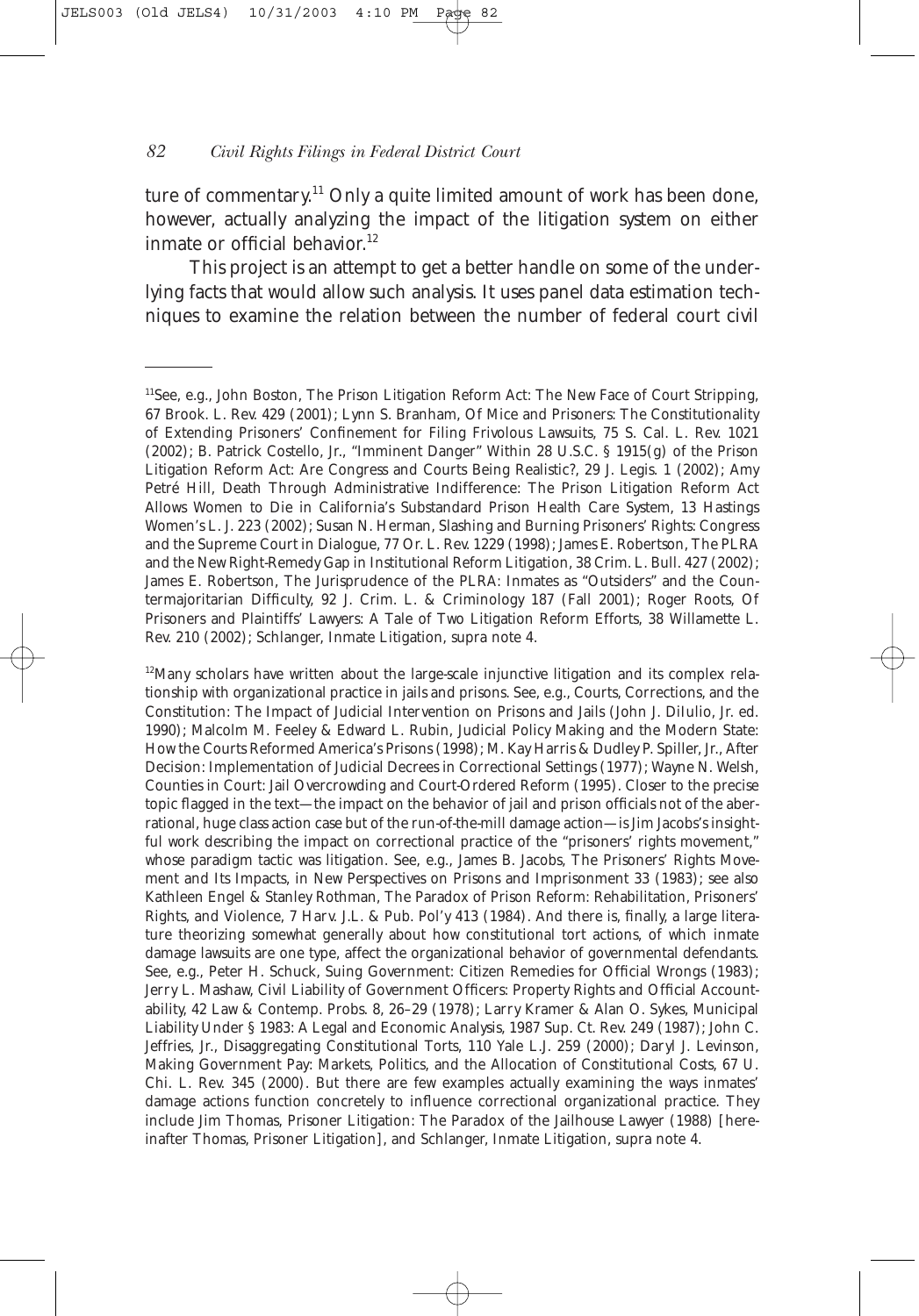filings by inmates and jail and state prison populations (and, hence, the relation between jail and prison inmate filing rates) both before and after the effective date of the Prison Litigation Reform Act. The research issue matters for several reasons. First, the amount of litigation is a crucial component of the regulatory regime. What factors drive filings, and by how much, deserves close attention and assessment. In addition, the PLRA was a major congressional attempt to control and ration litigation; understanding its effects in finer gauge seems itself worthwhile. Finally, we hope to show, methodologically, how research about litigation rates can be carried out sensitively, even if the litigation results from case filings by two separate populations.

We make three major findings. (1) As expected, inmate filings vary positively with prison population; but the relationship with jail population is less secure. (2) As the prison proportion of inmates in a particular state increases, so too does the number of filings. (3) The PLRA's passage has lessened but not eliminated this prison proportion effect.

# II. HYPOTHESES AND PRIOR WORK

We begin with three hypotheses. (1) Inmate filings vary positively with both prison and jail population.<sup>13</sup> (2) Prior to the PLRA, the positive effect on inmate filings of growth in prison populations was larger than the corresponding effect of growth in jail populations. (3) The dampening impact of the PLRA on new filings is stronger with respect to filings by prisoners than those by jail inmates.

### *A. The Relationship Between Prison and Jail Population and Inmate Filings*

One would expect the amount of litigation brought by inmates to relate positively to the number of incarcerated persons, both because more people should mean more complaints and because crowding might actually worsen conditions. And, indeed, Figure 1's representation of number of cases and

<sup>&</sup>lt;sup>13</sup>To be completely clear about terms, a "jail" is paradigmatically a county or city facility that houses pretrial defendants who are unable to make bail, misdemeanant offenders, relatively short-term felony offenders (the term varies by state—most often, it's under a year, but it can be far more, see, e.g., text accompanying note 50, infra), and short- and long-term offenders awaiting transfer to a state prison. A prison, by contrast, is a state (or federal) facility that houses long-term felony offenders. One of us has argued at some length in a previous article that understanding how inmate litigation affects correctional institutions requires distinguishing between these two different types of correctional facilities. See Schlanger, Inmate Litigation, supra note 4.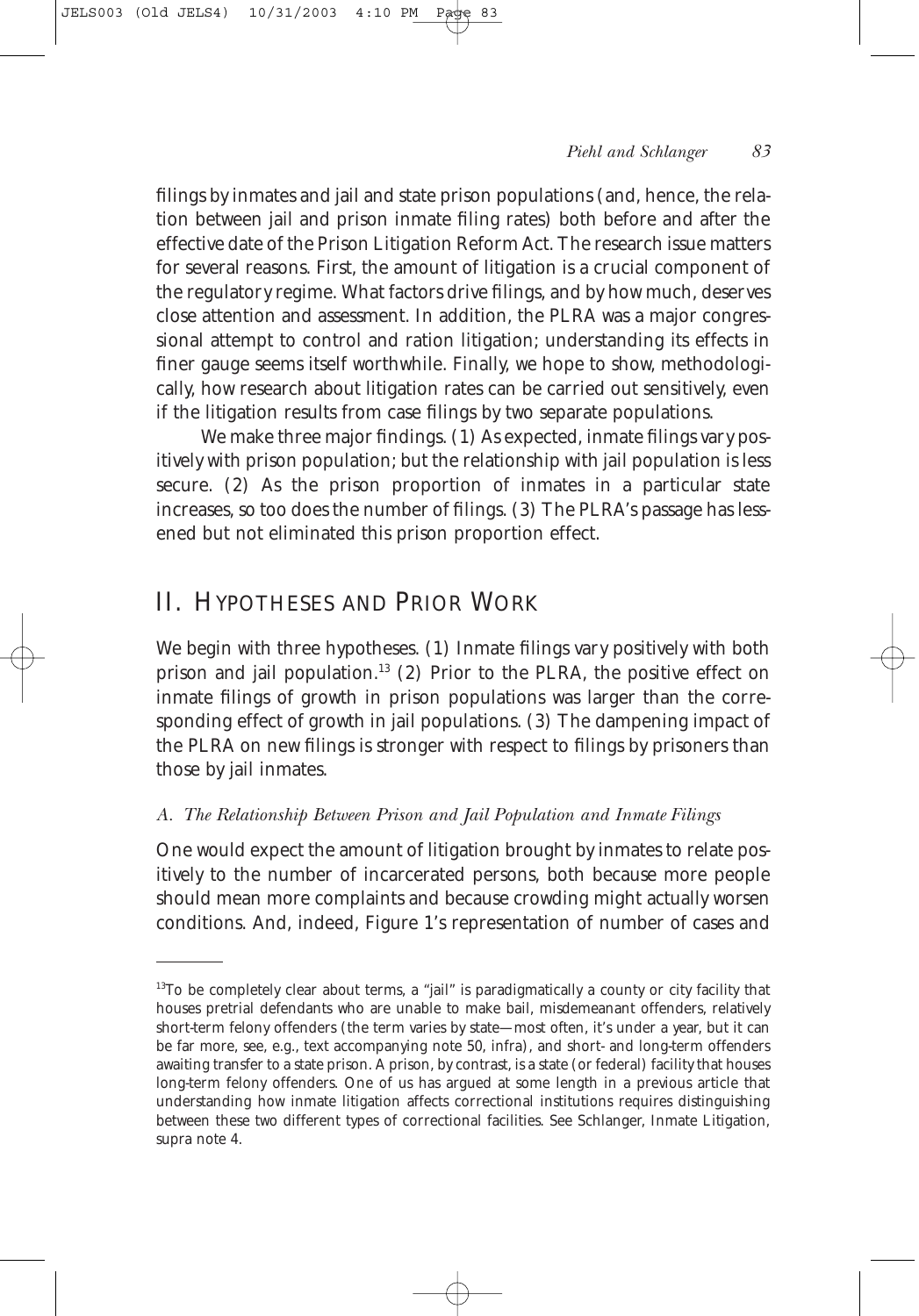

Figure 1: State and local inmates and federal civil rights filings, fiscal years 1970–2001.

SOURCES: District court filings: Administrative Office of the U.S. Courts. Inmate population figures: Bureau of Justice Statistics. See supra note 14 for details.

number of inmates, over time, demonstrates that both incarcerated population and filings in federal district court by inmates have gone up over time, until the passage of the PLRA in  $1996$ .<sup>14</sup>

The sources for nationwide jail statistics are: 1970: U.S. Dep't of Justice, National Jail Census 1970, at 10, tbl. 2 (1971) [hereinafter 1970 Jail Census]; 1978: Bureau of Justice Statistics,

<sup>&</sup>lt;sup>14</sup>District court filings are derived from AO District Court Database, supra note 4; see Schlanger, Inmate Litigation Technical Appendix, supra note 4, for details. Federal prisoners are not included in the inmate population numbers and, correspondingly, the filing figures exclude filings in which the defendant is identifiably federal (those cases, roughly speaking, brought by federal inmates, see infra note 53).

State prison figures show all prisoners in custody on December 31 of the relevant year, including both adults and juveniles in adult facilities and regardless of sentence or sentenced status. (Custody counts differ slightly from counts of prisoners "under the jurisdiction" of incarcerating authorities; prisoners are counted based on where they are housed, not the identity of their incarcerating authority.) For states that run unified jail/prison systems, all inmates are classified as state prisoners. The sources are: 1970: U.S. Dep't of Justice, Prisoners in State and Federal Institutions for Adult Felons: 1968–1970, Nat'l Prisoner Statistics Bull., Apr. 1972, at 22, tbl. 10c.; 1971–1973, U.S. Dep't of Justice, Prisoners in State and Federal Institutions on December 31, 1974, Nat'l Prisoner Statistics Bull., June 1976, at 14, tbl. 1; 1974: id. at 36, app. 2, tbl. 1; 1975: 1975 U.S. Dep't of Justice, Prisoners in State and Federal Institutions on December 31, 1975, Nat'l Prisoner Statistics Bull., Feb. 1977, at 36 app. 2, tbl. 1; 1976: U.S. Dep't of Justice, Prisoners in State and Federal Institutions on December 31, 1977, Nat'l Prisoner Statistics Bull., Feb. 1979, at 32, app. 2, tbl. 1; 1977–1998: Bureau of Justice Statistics, U.S. Dep't of Justice, Prisoners in Custody of State or Federal Correctional Authorities (2000), available at http://www.ojp.usdoj.gov/bjs/data/corpop05.wk1; 1999–2001: unpublished data kindly provided by the Bureau of Justice Statistics.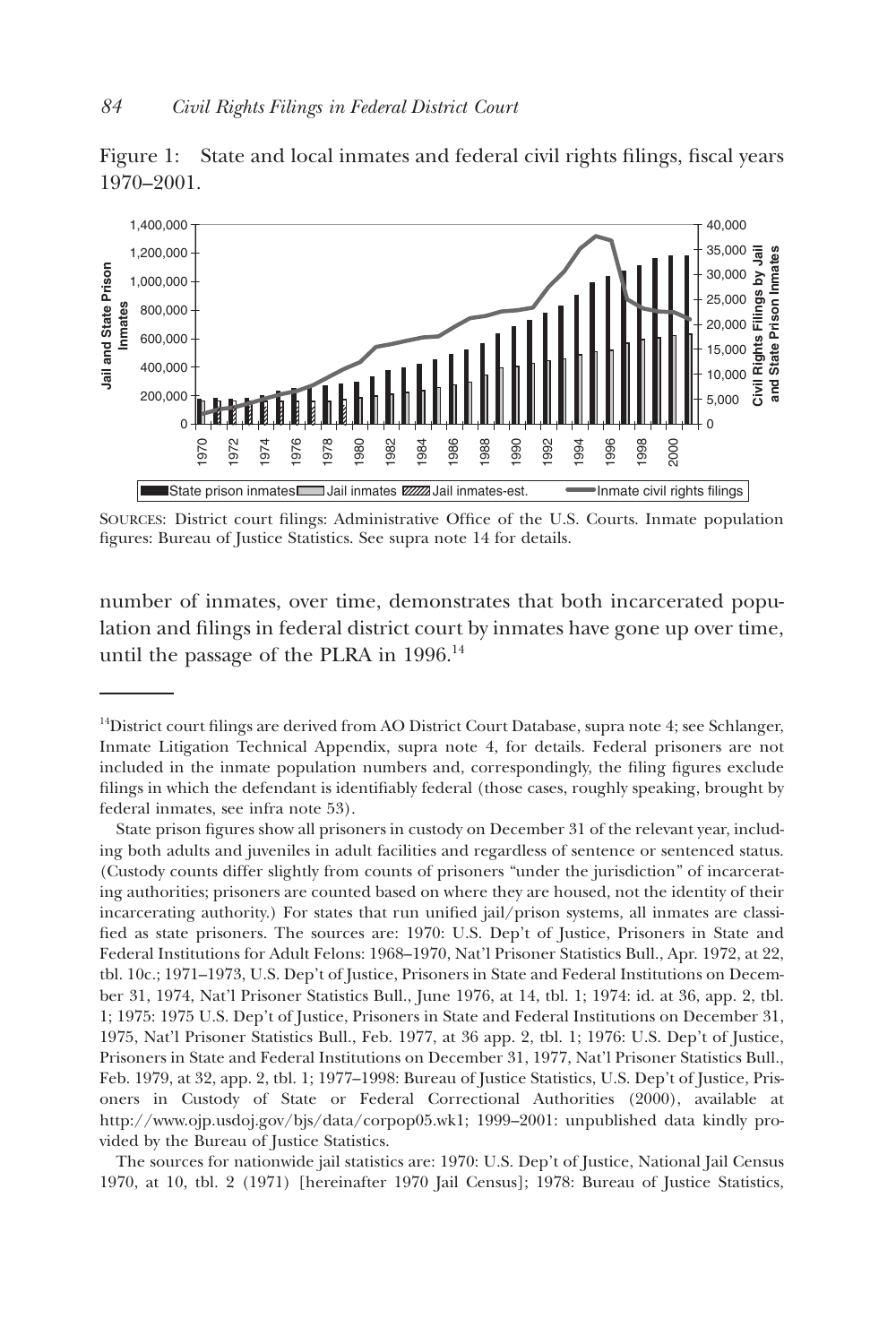However, Figure 1, and the similar charts that have been included in a number of prior studies, are far from a complete analysis of the relationship between inmate population and filings, for two reasons. First, it is crucial to try to separate the effects of increasing inmate population from the effects of exogenous legal or other trends that might affect litigation rates (we call these effects "time effects" because they occur over time). The problem is methodologically complicated by the fact that population and time effects are not easily pried apart because, nationally, both incarcerated population and inmates' federal filings increased every year before 1996. Second, what one wants to know about the relationship between inmate population and filings is not so much the fact of a significant relationship (this seems too obvious to be worth too much attention) as that relationship's magnitude. Figure 1 and charts like it cannot address this issue.

Prior analyses that have included somewhat more formal treatment than simply setting out a picture (as Figure 1 does) have made only limited headway on these two issues. One paper that attempted to estimate the magnitude of the population effect was by a set of researchers associated with the National Center for State Courts, who concluded that "[d]ynamic regression . . . indicates that, in any given year between 1972 and 1998, every increase in the state prisoner population of 10,000 prisoners is associated with an increase of about 269 lawsuits filed."<sup>15</sup> But although they do not discuss the issue, their model could not settle the issue of whether growth in filings has been driven by growth in prison population or by some independent time effect, because the model did not include any time controls. Thus the coefficient they announce is highly suspect, if understood as an attempt to isolate the effect of incarcerated population on federal filings by inmates.

Seeking some progress on the time versus population issue, one of us looked a little harder in an earlier article at filing and state prison population time trends, separating them out by state, and finding highly statistically significant correlations between prison population and inmate filing

Correctional Populations in the United States (2002), available at

U.S. Dep't of Justice, The 1983 Jail Census, at 2, tbl. 2 (Nov. 1984, NCJ 95536) [hereinafter 1983 Jail Census]; 1980-2000: Bureau of Justice Statistics, U.S. Dept of Justice,

http://www.ojp.usdoj.gov/bjs/glance/sheets/corr2.wk1. No data are available for 1971–1977 and 1979; Figure 1 uses a linear interpolation to derive national estimates.

<sup>&</sup>lt;sup>15</sup>Fred Cheesman II, Roger A. Hanson & Brian J. Ostrom, A Tale of Two Laws: The U.S. Congress Confronts Habeas Corpus Petitions and Section 1983 Lawsuits, 22 Law & Pol'y 89, 95 (2000).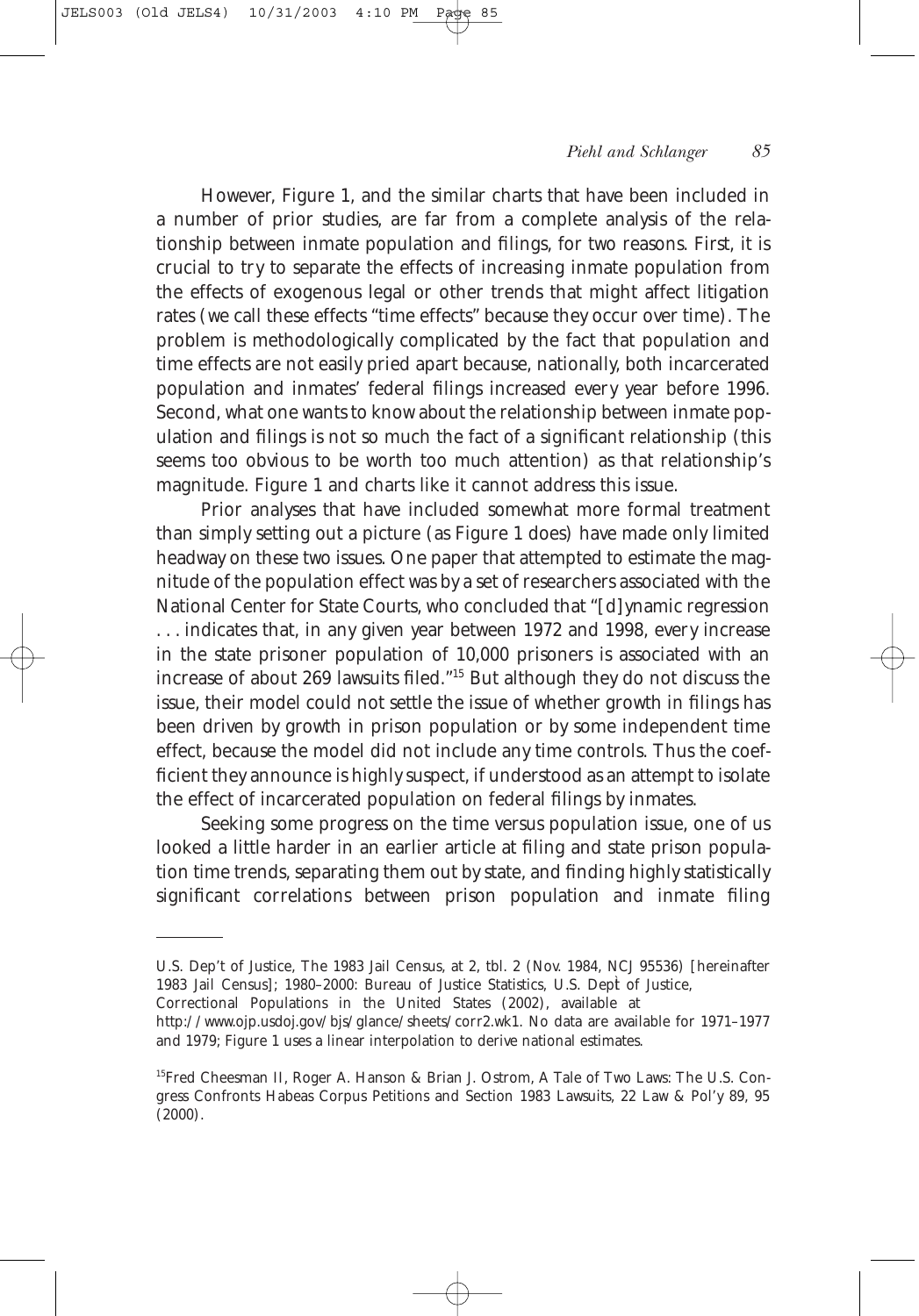numbers in every state but two.<sup>16</sup> This is a somewhat better method of distinguishing between time and population effects, because at the state level, neither changes in filings nor those in prison population have been entirely unidirectional over time. But this earlier paper did not attempt to derive a coefficient or model control variables.

Moreover, both these and all other prior inquiries have had an additional major flaw: they have omitted jail population figures altogether, modeling litigation per prisoner using only state prison population, $17$ notwithstanding the evidence that much of inmate litigation is brought by jail inmates.<sup>18</sup> (Some suggestive evidence of an important role for the jail population is found in the appendix of the National Center for State Courts study, although the authors do not comment on it. District court filings are correlated almost as strongly with prison population the year following their filing as with contemporaneous prison population. Perhaps prison population one year is a proxy for jail population the year before.<sup>19</sup>)

In short, it would be very odd if inmate filings did not vary positively with both jail and prison population, and prior work is consistent with this assumption. But prior attempts to either test the existence of relationships or assess their magnitude have been inadequate. (In more casual discussions of aggregate data, other scholars have, perhaps, made somewhat arbitrary decisions of which of these factors to highlight.)

#### *B. The Distinction Between Jails and Prisons*

Although we hypothesize that both jail and prison population vary positively with filing numbers, it is one of the important motivations of our current inquiry to examine whether they vary differently. Many of the general dif-

18See infra note 20 and accompanying text.

<sup>16</sup>See Schlanger, Inmate Litigation, supra note 4, at 1587 n.87.

<sup>&</sup>lt;sup>17</sup>See, e.g., Cheesman et al., supra note 15; John Scalia, U.S. Dep't of Justice, Prisoner Petitions Filed in U.S. District Courts, 2000, with Trends 1980–2000, at 4, tbl. 3 (Jan. 2002, NCJ 189430), available at http://www.ojp.usdoj.gov/bjs/pub/pdf/ppfusd00.pdf; Theodore Eisenberg & Stewart Schwab, The Reality of Constitutional Tort Litigation, 72 Cornell L. Rev. 641, 667, tbl. IV (1987); Marc Galanter, The Day After the Litigation Explosion, 46 Md. L. Rev. 3, 16, tbl. 2, 18 & nn.53, 54 (1986); Judith Resnik, Tiers, 57 S. Cal. L. Rev. 837, 943–44 (1984) [hereinafter Resnik, Tiers].

 $19$ See Cheesman et al., supra note 15, at 110, tbl. A (reporting statistically significant correlations between filings and contemporaneous prison population of 0.516, and between filings and prison population one year later of 0.456).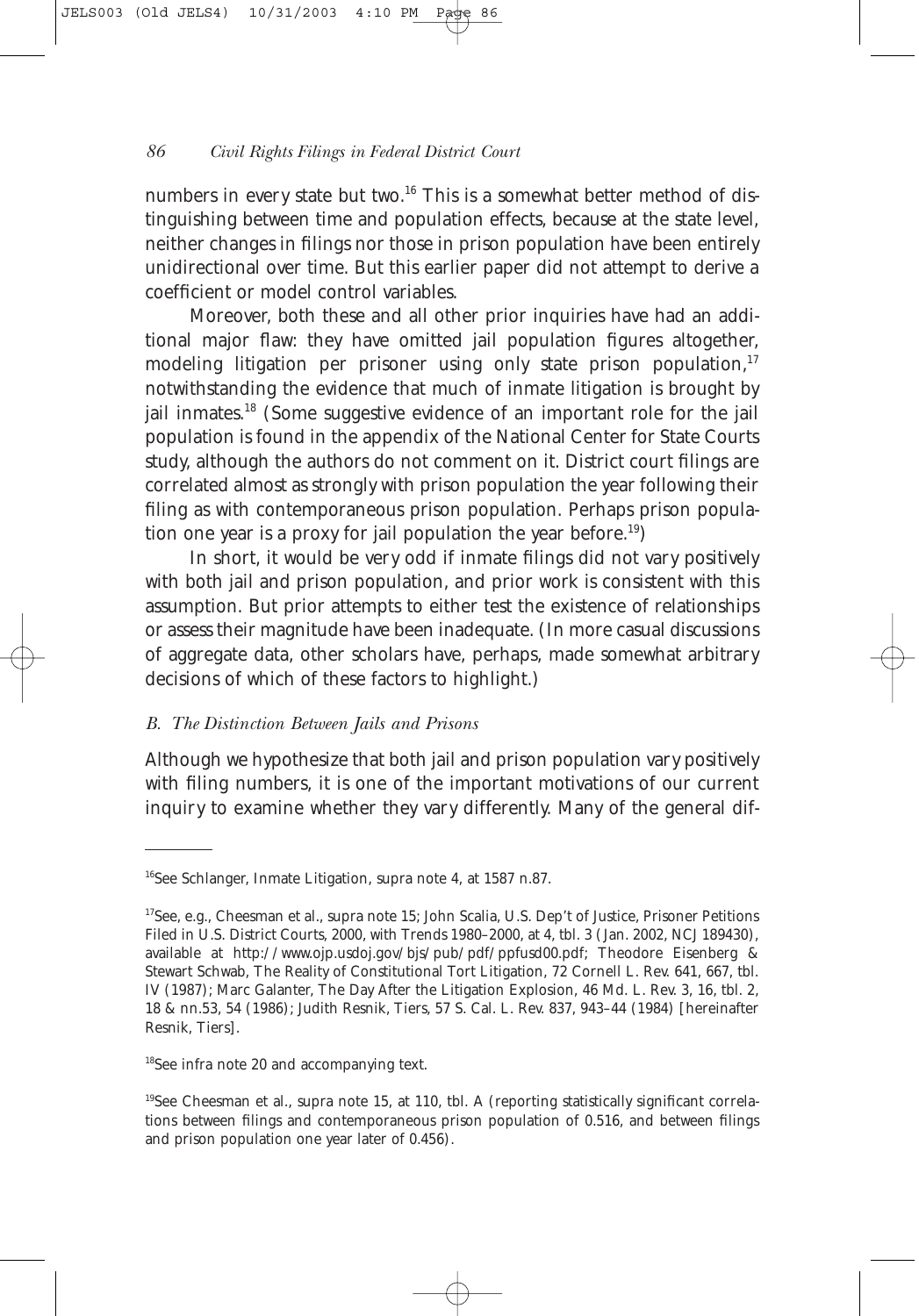ferences between jails and prisons seem likely to affect the rate of federal district court filings (as measured against inmate population). Among these are facility size and levels of order and amenity, and inmate admission rate, typical length of stay, and criminal status. As will be evident, however, the differences appear to cut in opposite directions. Conclusions about net effects require data—and, unfortunately, not much is reported in prior literature. But what little information exists suggests that jails have faced fewer lawsuits per inmate than do prisons. Reanalysis of data from two prior studies produces an estimate that jail inmates file federal civil litigation at a rate per inmate between 12 and 54 percent of the comparable rate for prison inmates.<sup>20</sup> Results from a national survey administered and analyzed by one of us are consistent: among the prison survey responders, the average annual litigation rate (weighted by prison population) was 15 per 1,000 inmates, while for large jails the corresponding figure was 7 per 1,000 inmates—about half the prison rate.<sup>21</sup>

We next summarize our thoughts on why jails and prisons might experience different inmate litigation rates. Four factors are presented in order, beginning with one difference (level of order and amenity) that we speculate tends to augment inmate filings in jails compared to prisons, moving on to three differences (facility size, criminal status, and population flow) that probably tend to depress jail filings.

*Level of Order and Amenity.* Jails tend to be more chaotic and less orderly than prisons, with more violence and more idleness.<sup>22</sup> All other things being equal, more grievances presumably mean more lawsuits.

<sup>&</sup>lt;sup>20</sup>The estimates in text are discussed in detail in Schlanger, Inmate Litigation, supra note 4, at 1579–81. The comparison of the jail filing rate to the prison filing rate is equal to the ratio of (jail filing proportion/jail population proportion) to (prison filing proportion/prison population proportion). In Hanson & Daley, supra note 3, 37 percent of inmate cases involved jails, in districts that (taken together) Schlanger established had an incarcerated population 52 percent composed of jail inmates. Thus, jail inmates filed at 54 percent the rate of prison inmates. In Thomas, supra note 12, jail inmates brought 15 percent of all inmate litigation, in a district in which, by Schlanger's calculation, jail inmates made up 60 percent of the incarcerated population. Thus in that sample, the jail litigation rate was about 12 percent of the prison litigation rate.

<sup>&</sup>lt;sup>21</sup>The survey is described in Margo Schlanger, Inmate Litigation: Results of a National Survey, Large Jail Network Exchange 2003, at 1, 2 (National Institute of Corrections 2003), available at http://www.nicic.org/Pubs/2003/period233.pdf [hereinafter Schlanger, Survey]. The numbers reported in text are recomputed from survey data.

 $22$ Detailed discussion of the assertion in text, along with supporting sources, is available in Schlanger, Inmate Litigation, supra note 4, at 1686–87 & nn.434–38.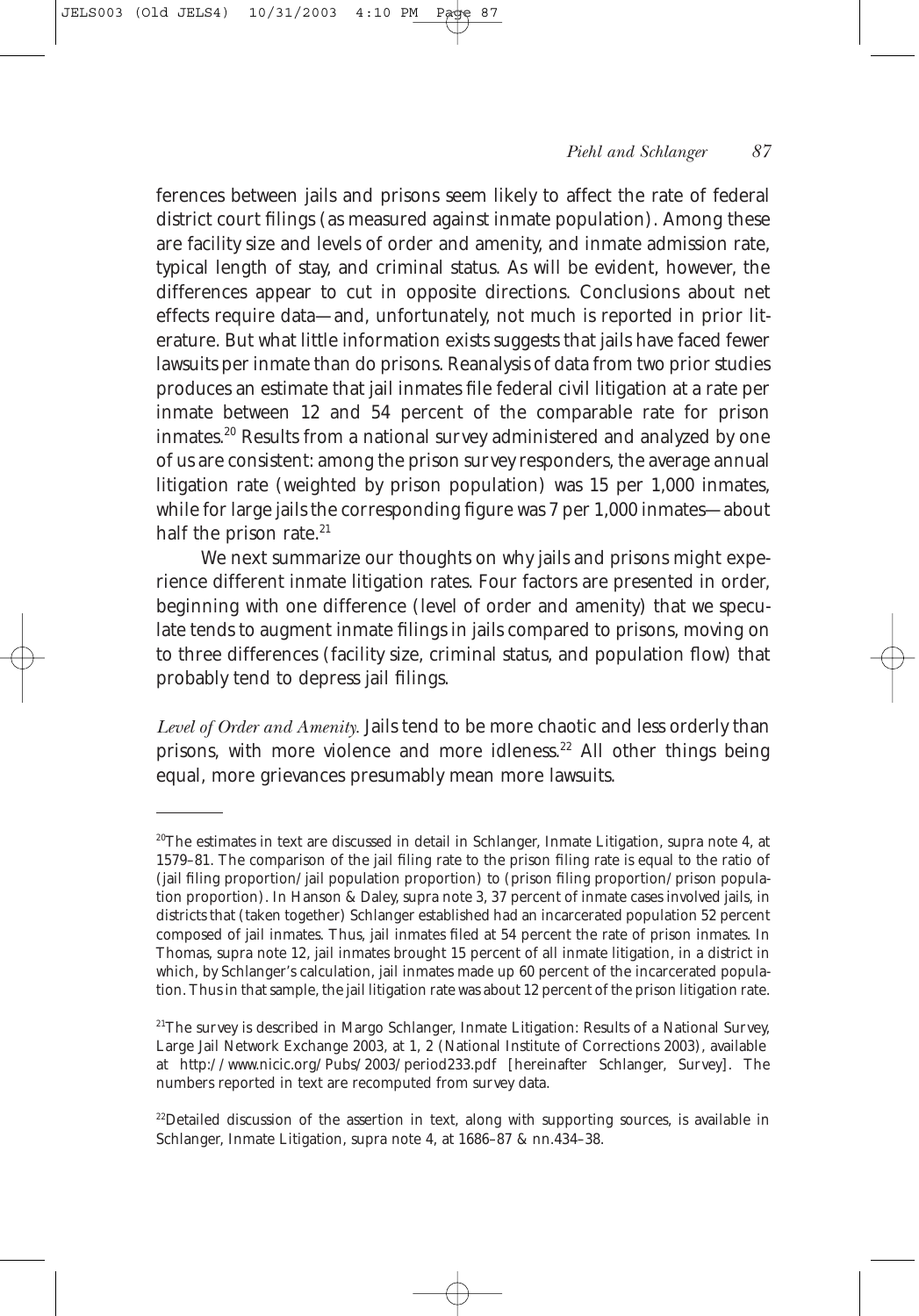*Facility Size.* Jail inmates are more often than prison inmates held in quite small facilities. For example, 40 percent of jail inmates in 1999 were housed in jail systems that typically held fewer than 600 inmates, compared to only 16 percent of prison inmates in 2000 housed in like-sized prisons. Small facilities are less likely to house a community of jailhouse lawyers, who tend to file or facilitate a large portion of inmate litigation.<sup>23</sup> Moreover, small facilities may be better able than large ones to resolve disputes informally, and therefore produce less litigation. We do not mean to overstate this difference, however; the largest jails, holding one-third of jail inmates, are actually the same size or bigger than the prisons holding the corresponding portion of prison inmates.<sup>24</sup>

*Criminal Status.* State prisoners are nearly all felony convicts, but even among the jail inmates who stay in jail for more than a day or two, a large portion are pretrial<sup>25</sup> and preoccupied with their pending criminal cases. Accordingly, jail inmates dedicate less attention to noncriminal matters, including civil litigation.<sup>26</sup>

*Population Flow.* Annually, jails admit many more people than they incarcerate on an average day; prisons, by contrast, typically admit, in the course of a year, only

 $23$ For discussions of jailhouse lawyer communities in prisons and jails, respectively, see Thomas, Prisoner Litigation, supra note 12, and Dragan Milovanovic, Jailhouse Lawyers and Jailhouse Lawyering, 16 Int'l J. Soc. L. 455 (1988).

 $24$ The figures in text are derived from the 1999 Jail Census and the 2000 Prison Census. See Bureau of Justice Statistics, U.S. Dep't of Justice, National Jail Census, 1999 (ICPSR Study No. 3318, last updated Aug. 16, 2002) [hereinafter Bureau of Justice Statistics, 1999 Jail Census]; Bureau of Justice Statistics, U.S. Dep't of Justice, Census of State and Federal Adult Correctional Facilities, 2000 (forthcoming ICPSR study; data kindly provided by the Bureau of Justice Statistics). For the code by which the comparison is made, see this article's online Appendix, at http://www.law.harvard.edu/faculty/schlanger/publications [hereinafter Appendix].

 $^{25}$ Bureau of Justice Statistics, U.S. Dep't of Justice, Special Report: Profile of Jail Inmates 1996, at 2, 7 (Apr. 1998, NCJ 164620) (in 1996, 35 percent of jail inmates were pretrial, 43 percent had received jail sentences, 12 percent had received prison sentences, and 10 percent were not yet sentenced; the median sentence of those with jail sentences was under nine months).

 $^{26}$ Milovanovic explains, for example, that jailhouse lawyers in jails focus nearly entirely on criminal rather than civil matters. See Milovanovic, supra note 23.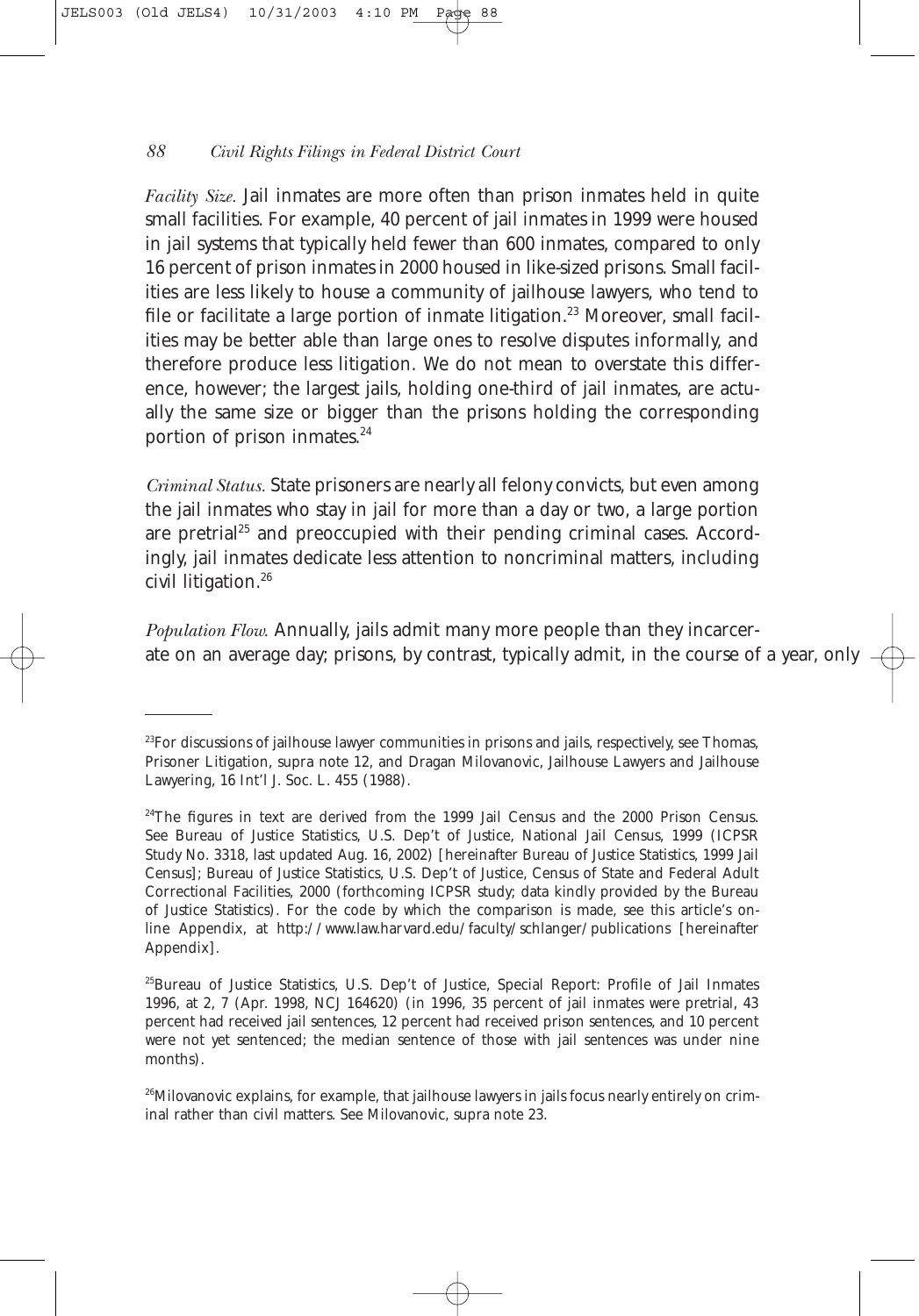one-half as many people as their average daily population.<sup>27</sup> If more people come in contact with a facility, that ought to increase the amount of litigation measured as a rate of average population. Yet if the simple fact of contact with more people increases litigation amount, the flip side of this difference between jails and prisons is probably even more important. Because the large majority of jail inmates are incarcerated for just a few days, $28$  there is far less time for grievances to happen, mature, and fester. It seems to us that this must be a very major factor decreasing jail litigation compared to prison litigation.

Obviously, these factors point in different directions. Moreover, their applicability has varied a good deal over time. For example, inmate admission rates in jails have come down substantially in recent decades.<sup>29</sup> And state-specific trends in other areas are certainly very important. In some states, for example, overcrowded prison systems have on occasion slowed down the transfer of inmates from county jails into state prisons, lengthening the average length of stay for those jails and eliminating the criminal status difference between those jail inmates and state prison inmates.<sup>30</sup> We

<sup>&</sup>lt;sup>27</sup>On average, jails that participated in the most recent BJS Jail Census reported annual admissions of over 40 times their average daily populations; the median ratio of admissions to population was 23. See Bureau of Justice Statistics, 1999 Jail Census, supra note 24; the code for derivation of figures is in the Appendix, supra note 24. The BJS does not ask a similar question in its prison censuses, but the former head of the NIC's Jails Division reported that for prisons, the typical ratio was about one-half. See, e.g., Michael O'Toole, Jails and Prisons: The Numbers Say They Are More Different than Generally Assumed, Am. Jails Mag. (1996) [hereinafter O'Toole, Jails and Prisons], available at http://www.corrections.com/aja/mags/articles/ toole.html.

<sup>&</sup>lt;sup>28</sup>O'Toole, Jails and Prisons, supra note 27 (reporting that in many jails up to 85 percent of the inmates admitted are released within four or five days).

 $29$ According to the BJS censuses, the median ratio of admissions to population was 46 in 1983, 38 in 1988, 33 in 1993, and 23 in 1999. The census data are available as: Bureau of Justice Statistics, 1999 Jail Census, supra note 24; Bureau of Justice Statistics, U.S. Dep't of Justice, National Jail Census, 1993 (ICPSR Study No. 6648, last updated July 13, 1996); Bureau of Justice Statistics, U.S. Dep't of Justice, National Jail Census, 1988 (ICPSR Study No. 9256, last updated June 24, 1997); Bureau of Justice Statistics, U.S. Dep't of Justice, National Jail Census, 1983 (ICPSR Study No. 8203, last updated Feb. 13, 1997). See the Appendix, supra note 24, for derivation of ratios.

<sup>&</sup>lt;sup>30</sup>This happened recently in Alabama and some years ago in Louisiana. See Ex parte Glover, 801 So. 2d 1 (Ala. 2001) (chronicling litigation between Alabama's county sheriffs and Department of Corrections, Barbour County v. Thigpen, CV-92-388, CV-92-399 (Ala. Cir. Ct.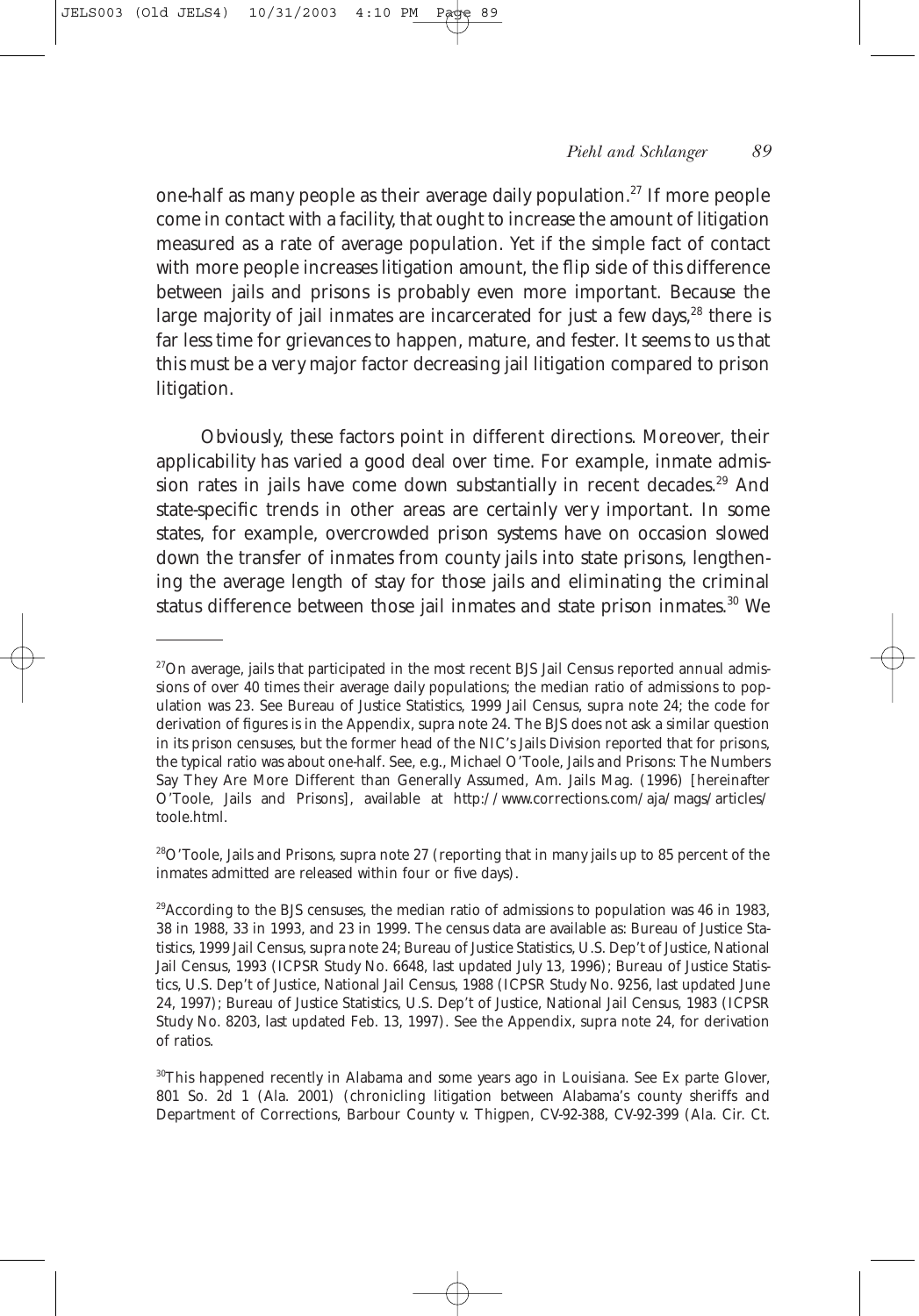expect, then, to find a real difference between jail and prison inmate litigation rates, but we do not by any means expect that such a difference will be unvarying or even overwhelming.

In sum, there is empirical reason to believe that jail inmates have, at least in many places, sued their jailers at a substantially lower rate than prison inmates, but, as with population effects, this has not been entirely pinned down by prior studies. Our expectation is that differences will exist, but they may vary over time or by state.

Our analysis of this issue is greatly complicated by two facts: jail population data are extremely scant, and jail and prison populations tend to covary. We treat these two obstacles to our analysis in turn.

*The Scarce Jail Population Data*. Precise population data for jails are collected only for the Bureau of Justice Statistics National Jail Censuses, which are done just once every five or six years.<sup>31</sup> In inter-Census years, the Bureau of Justice Statistics (BJS) administers what are known as National Jail Surveys,

Montgomery), over Alabama state inmates left in county jails by the Department of Corrections); City of Shreveport v. Caddo Parish, 658 So. 2d 786, 789 (La. Ct. App. 1995) ("During the mid to late 1980's, . . . the DOC was unable to accommodate the large number of convicted felons committed to its custody, causing these DOC prisoners to back up in the parish jails."). See generally Hamilton Plaintiffs v. Williams Plaintiffs, 147 F.3d 367 (5th Cir. 1998). And more importantly for our purposes, because it is such a large state and has so much influence on national results, something similar happened in Texas. See Tarrant County, Comm'rs Court v. Markham, 779 S.W.2d 872, 874 (Tex. App. 1989) ("In order to meet its obligations under the *Ruiz* settlement [see Ruiz v. Estelle, 503 F. Supp. 1265 (S.D. Tex. 1980), aff'd in part and rev'd in part, 679 F.2d 1115, amended on reh'g, 688 F.2d 266 (5th Cir. 1982)], the state has adopted a policy of refusing to accept inmates from county jails, committed to T.D.C., as is the state's obligation under law.... [I]nmates who have been committed to T.D.C. by state courts, are forced to languish in jails of the various counties throughout the state, because of the state's failure to accept the inmates committed to T.D.C.").

 $31$ Population data from the Jail Censuses are published as: 1970 Jail Census, supra note 14; Bureau of Justice Statistics, U.S. Dep't of Justice, Census of Jails and Survey of Jail Inmates, 1978, preliminary report (1979, NCJ 55172); 1983 Jail Census, supra note 14; Bureau of Justice Statistics, Census of Local Jails, 1988 (Feb. 1990, NCJ 121101); Craig A. Perkins, James J. Stephan & Allen J. Beck, U.S. Dep't of Justice, Jails and Jail Inmates 1993 $\mathbf{\hat{Q}}4$  (Apr. 1995, NCJ 151651), available at http://www.ojp.usdoj.gov/bjs/pub/pdf/jaji93.pdf; James J. Stephan, U.S. Dep't of Justice, Census of Jails, 1999 (Aug. 2001, NCJ 186633), available at http://www.ojp.usdoj.gov/bjs/pub/pdf/cj99.pdf. An additional jail census done in 1972, Law Enforcement Assistance Admin., U.S. Dep't of Justice, The Nation's Jails: A Report on the Census of Jails from the 1972 Survey of Inmates of Local Jails (1975), is widely considered unreliable.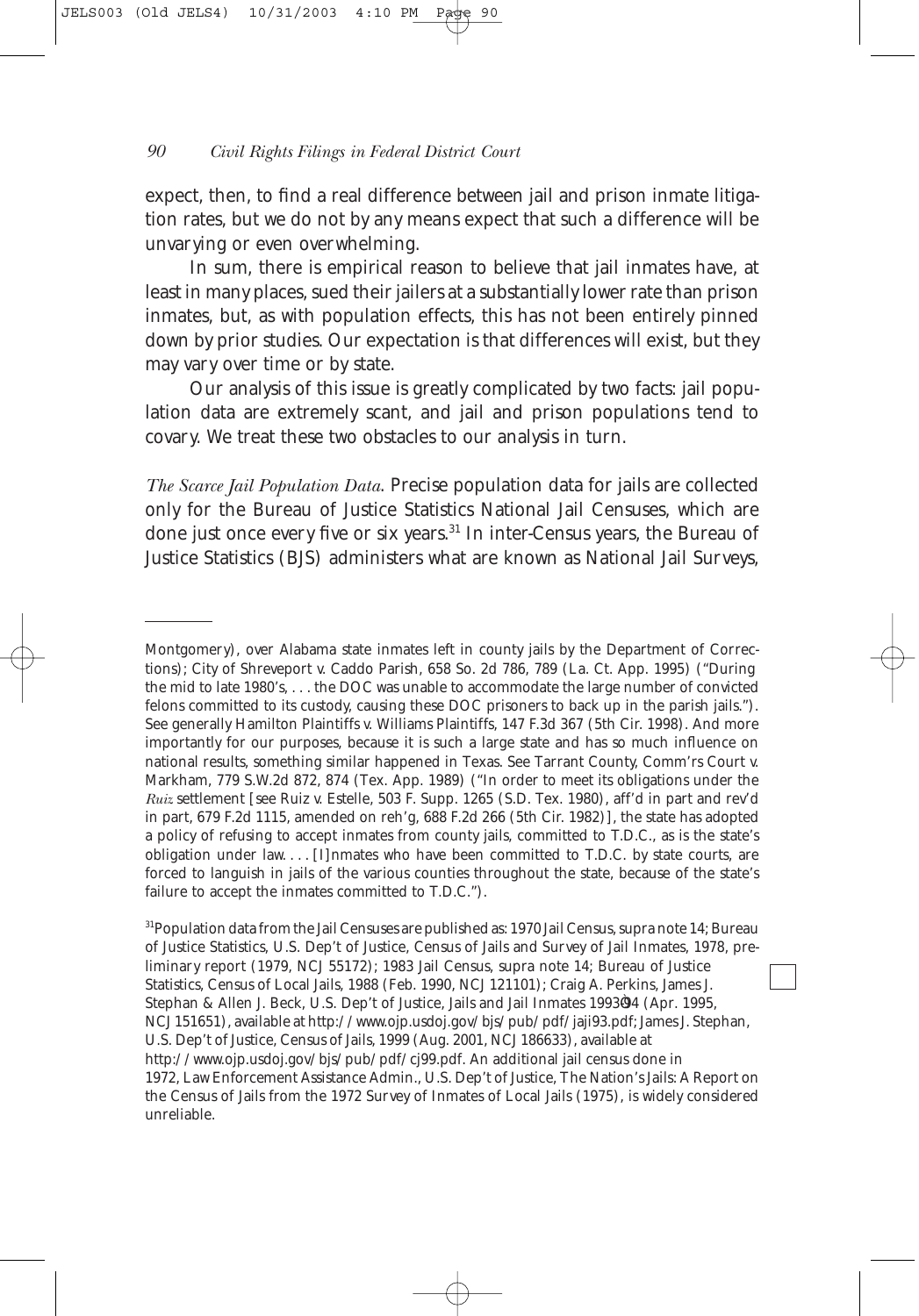gathering data from select jails only.<sup>32</sup> BJS uses the survey results to estimate annual national jail population.<sup>33</sup> But the Jail Surveys are not designed to derive reliable state-by-state estimates, which is what we need for our analysis. The easiest estimation technique is an interpolation from the Census data, by state, for each inter-Census year. We chose a quadratic interpolation method, fitting the actual jail population series to a second-order polynomial equation in time for each state and using the predicted values. This approach captures nonlinearity in movements in jail populations.

We also tried a second, much more labor-intensive technique—extrapolating from the Jail Survey data for inter-Census years to estimate the withinstate change in the jail population. This technique was available for only a subset of states and a subset of years, and when we ran our models for those states and years, it produced substantially similar results to the interpolation method. So, reassured by these tests on the relevant subsets, we report fuller results with interpolated jail data below.34 Yet while we are confident that our estimated jail population figures are the best that can be derived from the limited data that exist, the need to use estimates rather than real figures necessarily smoothes out the values, flattening out some of the intra-state variation over time that might help our analysis along.

*The Correlation Between Jail and Prison Population*. In each state, both jail and prison population ultimately (largely) derive from the same criminal justice policy. So it only makes sense that the two figures tend to covary. Indeed, the degree of correlation is quite high. It goes almost without saying that large states tend to have both large jail and large prison populations, and small states, small jail and small prison populations. But, less obvious and more important, it turns out to be true, as well, that intra-state changes in jail and prison population over time are also highly correlated. Comparing each state's rate of change in jail population from 1983 to 1999 (the first

<sup>&</sup>lt;sup>32</sup>In each inter-Census period, the survey list has included *every* jail over some set size in the survey list, as well as a basically random sample of smaller jails. Each jail selected, whether because of its size or at random, is surveyed each year of the inter-Census period.

<sup>&</sup>lt;sup>33</sup>These are currently published in an annual series, Prison and Jail Inmates at Midyear. See, e.g., Harrison & Karberg, supra note 1; series available at http://www.ojp.usdoj.gov/bjs/ pubalp2.htm#pjmidyear. Prior to 1995, the survey results were published in a predecessor series, Jail Inmates, see, e.g., Bureau of Justice Statistics, U.S. Dep't of Justice, Jail Inmates 1982 (Feb. 1983, NCJ 87161), and in Perkins et al., supra note 31.

 $34$ Further details of these calculations are available in the Appendix. See supra note 24.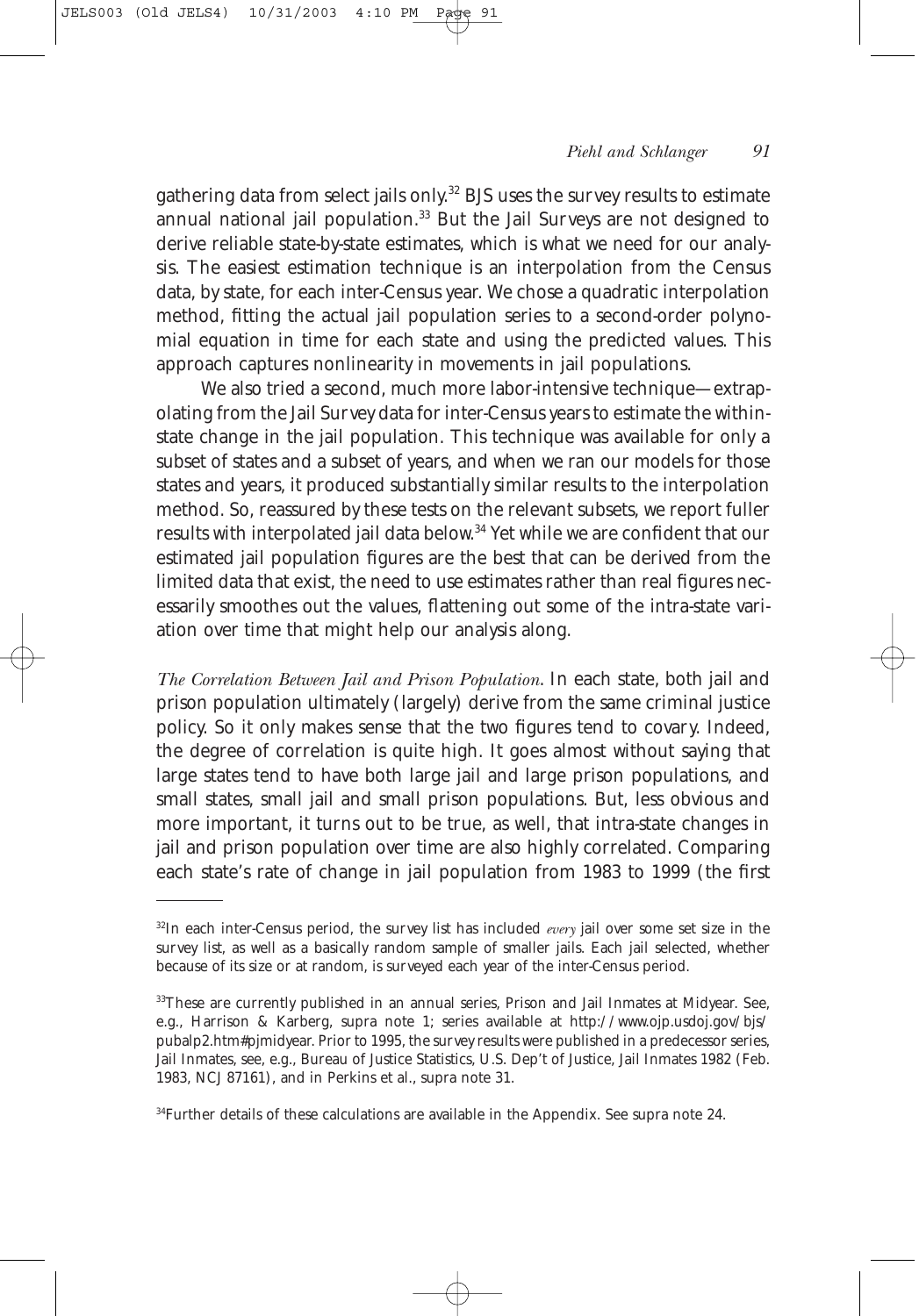and last year of actual rather than interpolated data) to the rate of change in state prison population demonstrates that the two figures are significantly correlated (the coefficient of the correlation is 0.32). This poses a serious challenge for efforts to pull jail and prison population apart for separate estimation.

### *C. The Varying Impact of the PLRA*

One of the very notable features of Figure 1 is the 1996 cliff in filings, which clearly resulted from the Prison Litigation Reform Act's sharp procedural and remedial constriction. Most particularly, the Act, which went into effect in April 1996, ended free access to federal district court for all inmates, and effectively ended access altogether for many indigent repeat litigants.<sup>35</sup> The amount of new inmate litigation in the six months following passage of the statute was down 24 percent from the six months preceding, $36$  even before the courts had a chance to put the new rules fully into effect. Our third and final hypothesis is that the PLRA is likely having a larger dampening effect on prison rather than jail filings, because the new statutory restrictions on access to federal court have mostly been held to apply only to those litigants incarcerated at the time they bring suit—not to former inmates, even where the claim arose during a past incarceration. $37$  Again, survey results seems to confirm this point: two-thirds of survey responders from large jails compared to just one-third of responders from prison agencies reported that the

<sup>36</sup>Figures derived from AO District Court Database, supra note 4; see Appendix, supra note 24.

<sup>&</sup>lt;sup>35</sup>The filing fee is currently \$150 for each lawsuit, 28 U.S.C. § 1914(a) (2000), and there is no exemption available for inmates, although they may be authorized to pay the fee over an extended period of time. 28 U.S.C. § 1915(b)(1)-(2) (2000). Inmates who have had three prior actions or appeals dismissed as frivolous or malicious, or for failure to state a claim upon which relief may be granted, may file new litigation only after paying the full fee in advance, unless they face "imminent danger of serious physical injury." 28 U.S.C. § 1915(g) (2000). For a thorough discussion of the impact of the PLRA on filings incentives and numbers, see Schlanger, Inmate Litigation, supra note 4.

 $37$ See 42 U.S.C. § 1997e(a), (d)(1), (e); 28 U.S.C. § 1915(h) (2000) (each referring to "prisoner[s]" as the regulated group); e.g., Ahmed v. Dragovich, 297 F.3d 201, 210 n.10 (3d Cir. 2002) (citing cases construing these provisions to exclude former prisoners from PLRA coverage). This point is developed at greater length in Schlanger, Inmate Litigation, supra note 4, at 1641–42. One theory in support of this reading of statutory reach might be that, compared to former inmates, currently incarcerated inmates have easier and more meaningful access to internal grievance procedures, as well as more time on their hands and therefore fewer disincentives to file frivolous cases.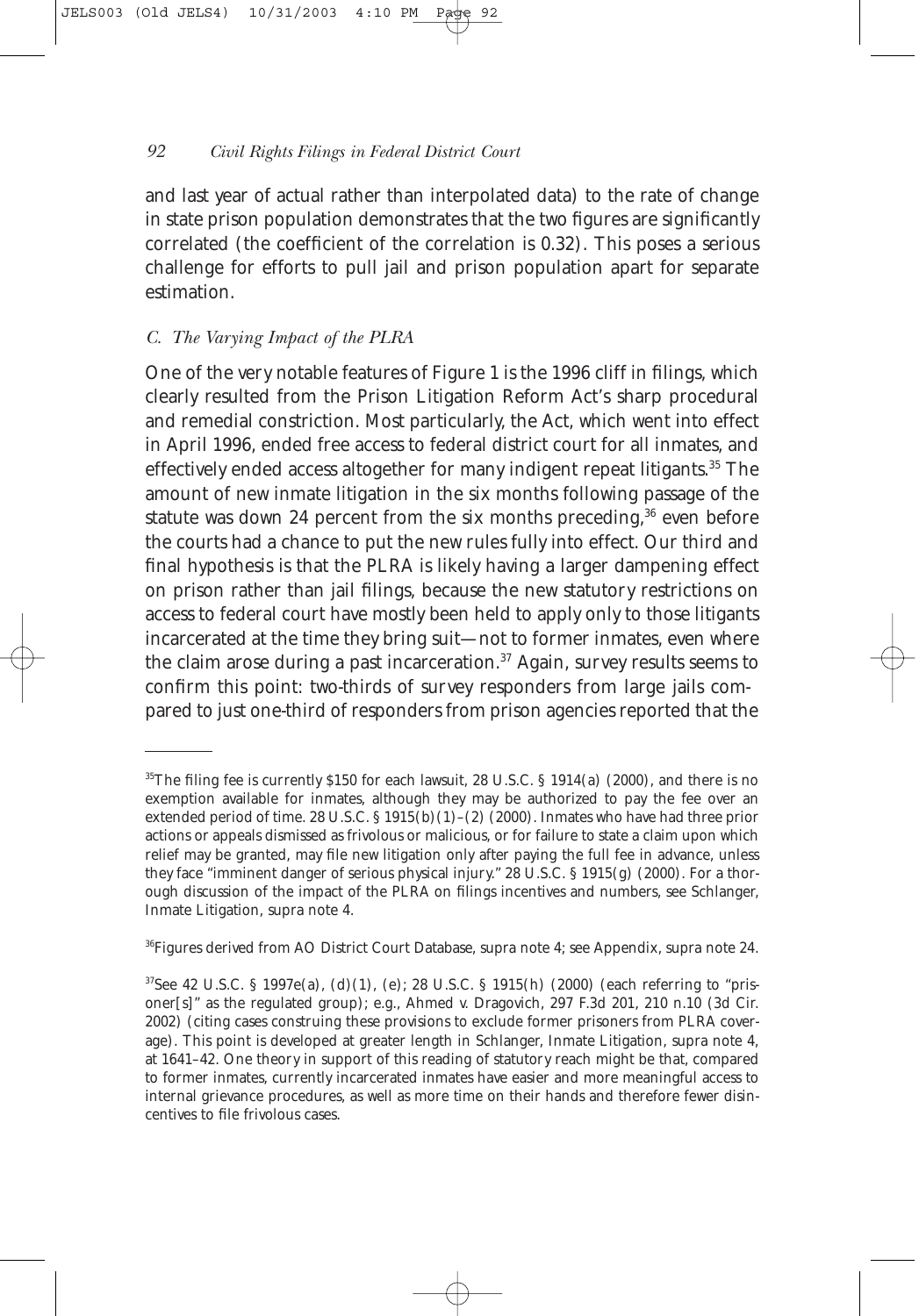PLRA had had "no impact" on the number of inmate lawsuits.<sup>38</sup>

So to summarize our hypotheses, we expect to find that incarcerated population levels vary positively with inmate filings, and we expect that the relationship will be somewhat different for jail and state prison population; if prior reports are accurate, the relationship between jail population and filings should be somewhat less steep than the relationship between prison population and filings. The PLRA should be dampening the relationship between prison population and filings; its effect on the jail population-filings relationship is less clear.

# III. CONTROLS AND OTHER MODELING DETAILS

Our modeling is informed by our expectations with respect to two other issues. First, we expect time effects to be very substantial. Thus, we need careful attention to separate from the population effects, given the relentless growth of prison and jail population that began in the 1970s and has only just leveled off. Second, we expect state effects to be very important as well.

#### *A. Time Effects*

A simple graph of national inmate filings per incarcerated person powerfully suggests that incarcerated population is by no means the only factor influencing inmates' federal filings. Figure 2 sets out these data, showing filings per 1,000 jail and state prison inmates graphed over jail and state prison incarceration levels from 1970 to 2001.<sup>39</sup> (Note that Figure 2's illustrated litigation rate calculates litigation rate using a denominator of the sum of jail and state prison inmates. This is not conceptually adequate, given the differences between jails and prisons described above, but it is better than the alternative of entirely omitting jail inmates.)

Figure 2 evinces substantial variation over time in the litigation rate per inmate, which amounts to variation in the impact of population on filings. Working visually, one can divide the 32 years into four time periods; 1970 to 1980 appears extraordinarily expansive; 1981 to 1991 shows significant (although partial) retrenchment; 1992 to 1995 looks like another round

<sup>38</sup>The survey is described in Schlanger, Survey, supra note 21. Figures are computed from survey data.

 $39$ The figure has the same sources and limitations as does Figure 1, see supra note 14.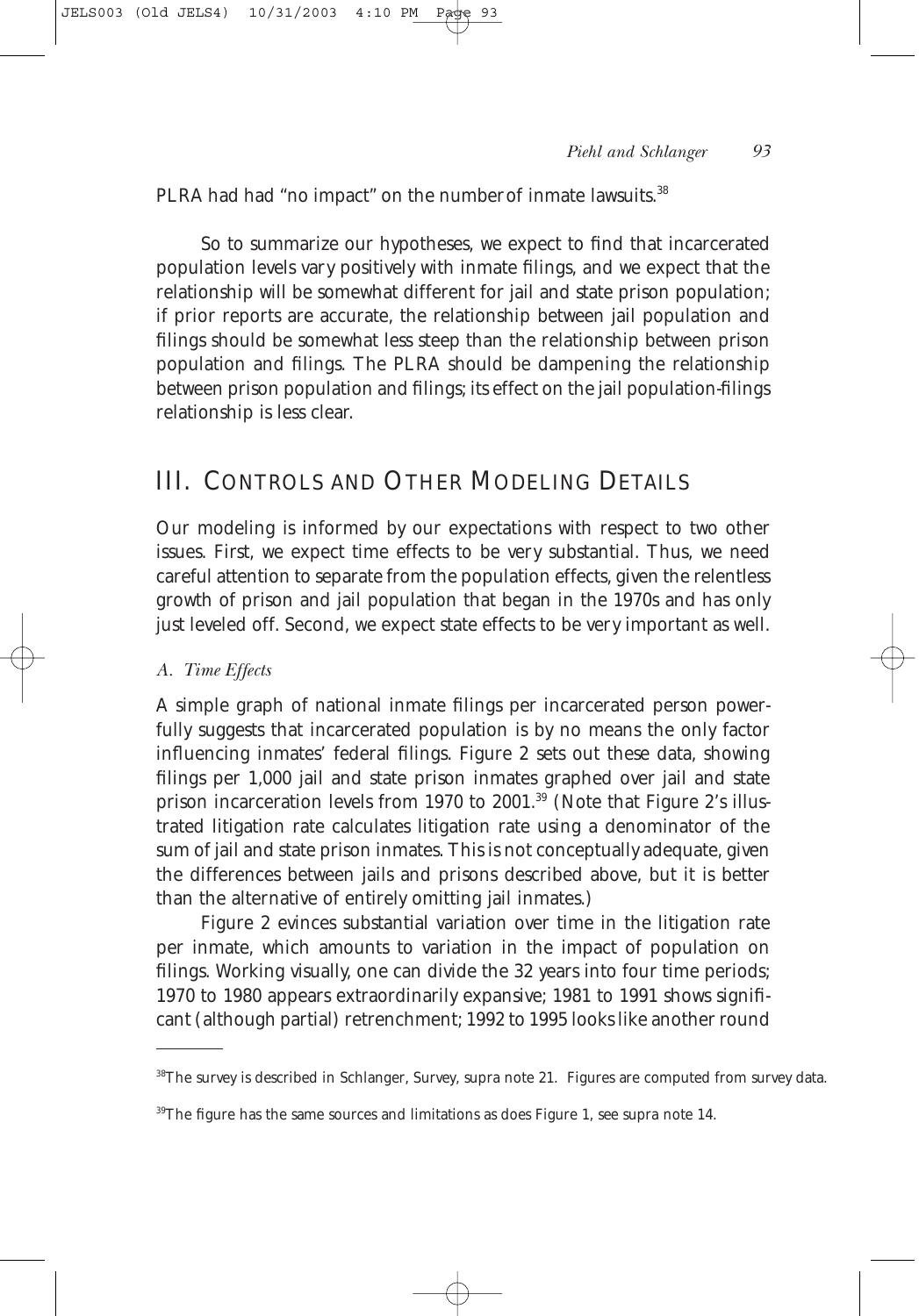Figure 2: State and local inmates and federal civil rights filing rates, fiscal years 1970–2001.



SOURCES: District court filings: Administrative Office of the U.S. Courts. Inmate population figures: Bureau of Justice Statistics. See supra note 14 for source details.

of expansion, and a large drop in 1996 is followed by modest decline since. Several of these cusps are easy enough to explain substantively. The expansion of the 1970s likely reflects three co-occurring factors: (1) the expanding scope of constitutional rights and remedies for inmates;  $^{40}$  (2) the increasing familiarity to lawyers and court clerks of the administrative category "prisoner civil rights" as a coding for civil litigation; $41$  and (3) the

 $40$ It was not until Cooper v. Pate, 378 U.S. 546, 546 (1964), that the Supreme Court, in its first modern inmate civil rights decision, definitively closed off the earlier "hands-off era" by allowing a federal civil lawsuit to proceed notwithstanding its plaintiff's status as a prisoner. Cf. Note, Beyond the Ken of the Courts: A Critique of Judicial Refusal to Review the Complaints of Convicts, 72 Yale L.J. 506 (1963) (popularizing the phrase "hands off," and listing and quoting exemplar cases). Federal courts proceeded to create the category of correctional constitutional law. See, e.g., Wright v. McMann, 387 F.2d 519 (2d Cir. 1967) (proscribing certain types of unsanitary and solitary confinement as violating the cruel and unusual punishments clause); Lee v. Washington, 390 U.S. 333 (1968) (upholding district court order requiring racial desegregation of Alabama's prison system); Jackson v. Bishop, 404 F.2d 571 (8th Cir. 1968) (forbidding whipping in prison); Woodhous v. Virginia, 487 F.2d 889 (4th Cir. 1973) (imprisoning authorities may violate the Constitution by failing to protect inmates from assault by other inmates); Pugh v. Locke, 406 F. Supp. 318, 329 (M.D. Ala. 1976) ("The living conditions in Alabama prisons constitute cruel and unusual punishment"; "[a]s a whole they create an atmosphere in which inmates are compelled to live in constant fear of violence, in imminent danger to their physical well-being, and without opportunity to seek a more promising future.").

<sup>&</sup>lt;sup>41</sup>The Administrative Office's published reports did not include a separate case category for inmate civil rights litigation until 1973, although the case code apparently became available to clerks in 1968. See Annual Report of the Director of the Administrative Office of the United States Courts 1973 (1974), at 158, tbl. 35; 11 Admin. Office of the United States Courts, Guide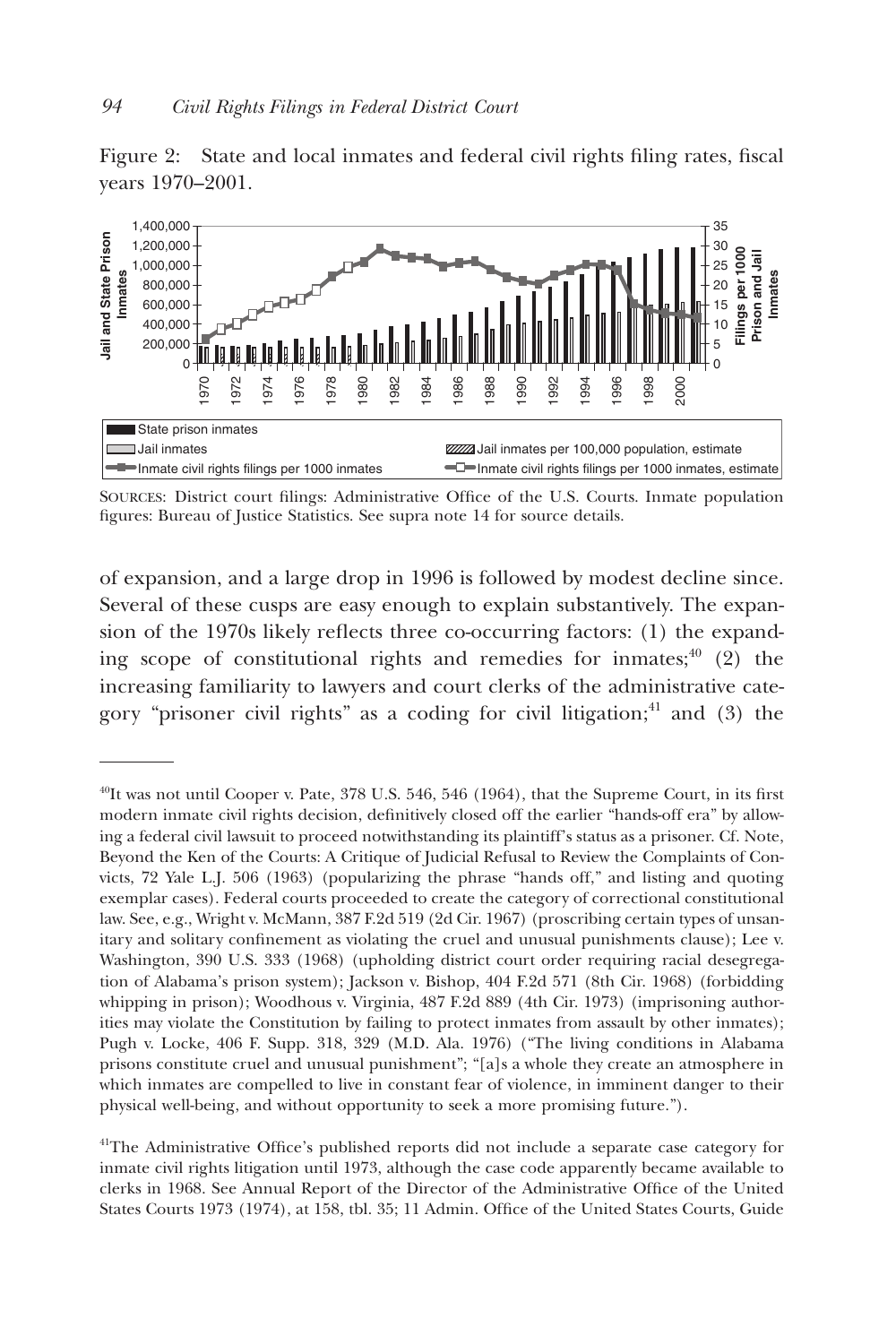broadening of inmate access to court via procedural reforms of various kinds, including the new requirement of prison provision of law library resources.42 The end of that expansion, and perhaps even some of the evident subsequent downturn, seems likely to stem from the natural limit of the latter two factors, combined with Supreme Court authority cabining (although not reversing) the first, substantive expansion. The Court handed down a set of cases in the later 1970s and early  $1980s<sup>43</sup>$  best typified by the conceptually paired precedents *Bell v. Wolfish*<sup>44</sup> and *Rhodes v. Chapman*, 45 which respectively held double celling in a pretrial detention facility and a prison constitutional, and suggested more generally that "[m]aintaining institutional security and preserving internal order and discipline are essential goals that may require limitation or retraction of the retained constitutional rights of both convicted prisoners and pretrial detainees,"46 and that "the Constitution does not mandate comfortable prisons."<sup>47</sup>

44441 U.S. 520 (1979).

to Judiciary Policies and Procedures, at II-88 (1985) (setting out case category codes "used since December 1968") (on file with authors); see also Resnik, Tiers, supra note 17. Nonetheless, the boundary between habeas and nonhabeas civil actions was extremely unclear until Preiser v. Rodriguez, 411 U.S. 475, 500 (1973) ("when a state prisoner is challenging the very fact or duration of his physical imprisonment, and the relief he seeks is a determination that he is entitled to immediate release or a speedier release from that imprisonment, his sole federal remedy is a writ of habeas corpus").

 $^{42}$ See, e.g., Johnson v. Avery, 393 U.S. 483 (1969) (invalidating ban on jailhouse lawyering); Haines v. Kerner, 404 U.S. 519 (1972) (pro se complaints, "however inartfully pleaded," must be held by federal courts to "less stringent standards than formal pleadings drafted by lawyers"); Bounds v. Smith, 430 U.S. 817, 824–25, 828 (1977) (finding it "indisputable that indigent inmates must be provided at state expense with paper and pen to draft legal documents, with notarial services to authenticate them, and with stamps to mail them," and holding that "the fundamental constitutional right of access to the courts requires prison authorities to . . . provid[e] prisoners with adequate law libraries").

<sup>43</sup>See Estelle v. Gamble, 429 U.S. 97, 104 (1976) (officials' "deliberate indifference to serious medical needs of prisoners" violates the Eighth Amendment, but mere malpractice does not); Meachum v. Fano, 427 U.S. 215 (1976) (no constitutional right to hearing prior to nondisciplinary interprison transfer); Jones v. North Carolina Prisoners' Labor Union, 433 U.S. 119 (1977) (no constitutional right to form inmate labor unions); Olim v. Wakinekona, 461 U.S. 238 (1983) (no constitutional right to hearing prior to nondisciplinary interstate transfer); Hewitt v. Helms, 459 U.S. 460 (1983) (only limited constitutional right to hearing prior to transfer to nondisciplinary administrative segregation).

<sup>45452</sup> U.S. 337 (1981).

<sup>46</sup>*Bell*, 441 U.S. at 546.

<sup>47</sup>*Rhodes*, 452 U.S. at 349.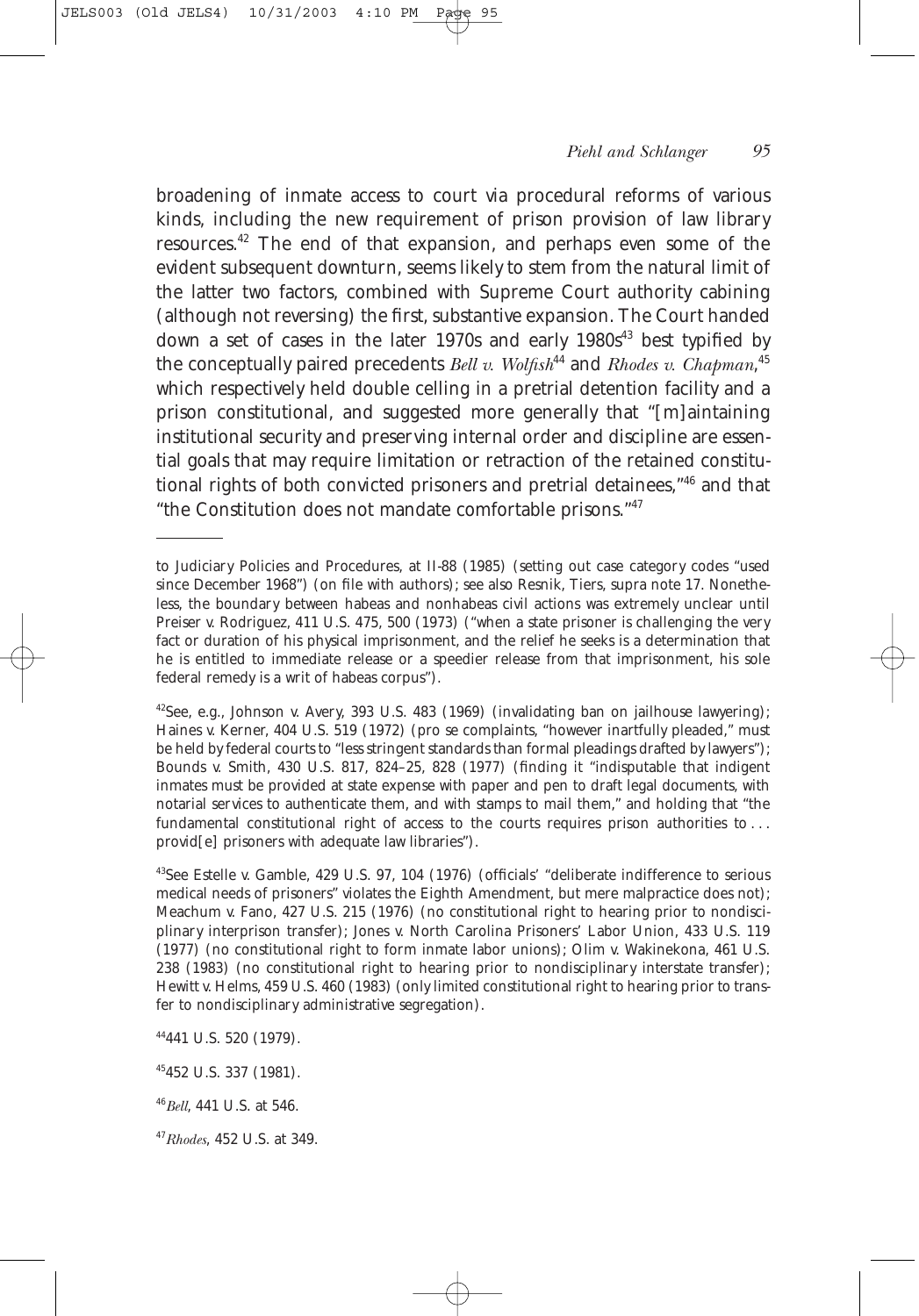Until the 1996 Prison Litigation Reform Act, cases like these set the ground rules governing inmate litigation, although there obviously were elaborations of various kinds, so it is very difficult to think of a source of a sudden uptick in inmate litigation rates in the early 1990s.<sup>48</sup> The final cusp, in 1996, is, however, easily explained by the passage of the PLRA, although it presents something of a puzzle to understand why, notwithstanding recent continued (albeit slow) growth in incarcerated populations, Figure 2 demonstrates a continuing decline in litigation rate each year since 1997.

In any event, it is not our purpose here to further explore causes of the evident time trends. Rather, we wish to abstract from these time trends in order to assess the changing impact of inmate population. We define five distinct time periods: 1970 to 1980, 1981 to 1991, 1992 to 1995, 1996, and 1997 to 2001. We cannot pursue the period 1970 to 1980 because the jail data are too scarce. (Neither state nor even national jail data exist from 1971 to 1977, or for 1979. Moreover, the reported national jail population in 1970 and 1978 were nearly the same—160,863 in 1970 and 158,394 in 1978—notwithstanding a simultaneous jump in prison population of over 50 percent. This tends to make us skeptical of even the available jail figures from that period, and also leaves us unable to estimate interim trends.) However, our time hypotheses inform the remainder of our model estimation; we structure our analysis below to follow the periods just identified, with the small additional wrinkle that because the PLRA was passed in April 1996, we expect 1996 itself to be something of a muddle and therefore model it on its own.

#### *B. State Effects*

States vary an extraordinary amount in their correctional policies, and have self-evidently had widely varying inmate litigation experience. Although many states' attorneys general worked together in the mid-1990s to restrict inmates' access to federal and state courts.<sup>49</sup> it is clear that officials in some

<sup>48</sup>The phenomenon does not, for example, appear to be a result of cases migrating from the habeas docket into the civil rights docket; habeas filing rates per state prisoner (very few jail inmates file habeas actions, so they may safely be omitted from habeas litigation rates) decreased nearly every year from 1970 to 1994. Derived from AO District Court Database, supra note 4; see Appendix, supra note 24.

<sup>49</sup>See, e.g., Press Release, Citizens Against Lawsuit Abuse, CALA Praises Attorneys General Efforts; Officials Working to Stop Frivolous Lawsuits by Prisoners (Aug. 2, 1995) (on file with authors) (praising the "move by the National Association of Attorneys General" and describing the coordinated release of "'Top 10' list[s] of the most frivolous suits filed by inmates" by 24 attorneys general).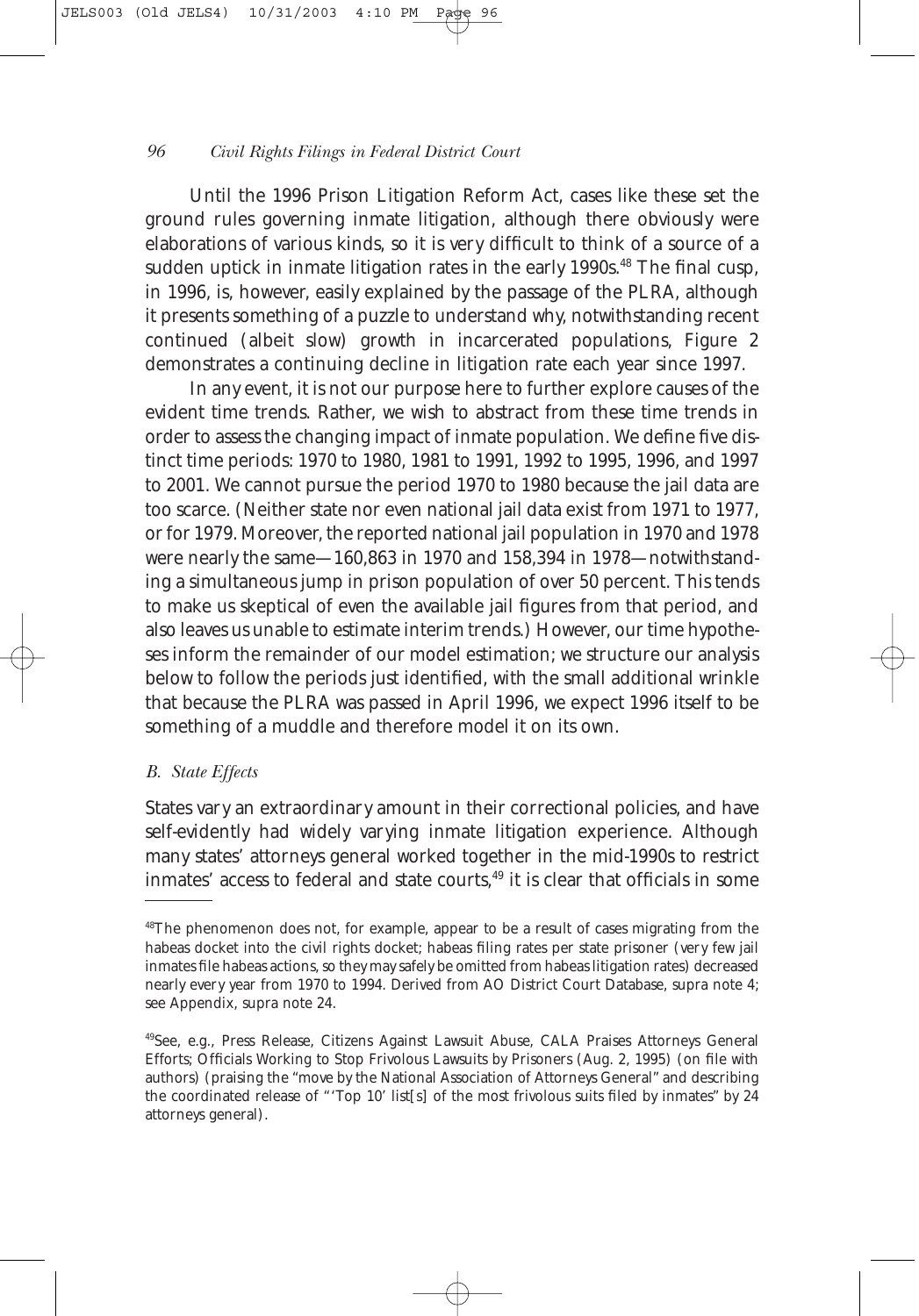states perceived inmate litigation as a larger problem than did officials in others. This makes sense for several reasons that leap to mind. Inmate recourse to a federal rather than a state forum likely depends in part on both the absolute and relative hospitability of each. The community of lawyers varies a good deal by state. The level of order and amenity available in prison and/or jail may vary by state. Moreover, many of the factors we identify above as causing differences between jails and prisons themselves differ among states. Most obviously, different states incarcerate different populations in different types of facilities. In Kentucky, for example, inmates may serve sentences of more than five years in county jails.<sup>50</sup> In our home state of Massachusetts, many prisons are county run—and then classified by the Bureau of Justice Statistics as jails.<sup>51</sup> In sum, we expect there to be significant state variation in inmate litigation rates.

We implement this expectation using state fixed effects in our model (that is, one variable per state picks up nontime varying differences across states). We recognize that fuller specification of state effects might be justified on theoretical grounds. It might make sense, for example, to investigate both a state prison effect and a state jail effect. To complicate things even further, it is possible that whatever state effects exist have shifted over time. At various times (recently in Alabama, and in years past in Texas and Louisiana, for example), inmates sentenced to serve time in prison have had their transfer from jail to prison delayed for substantial amounts of time.<sup>52</sup> This shift in the status of many jail inmates (increasing the proportion of sentenced offenders, and probably increasing their frustration about their incarcerated situation) seems highly likely to alter their propensity to litigate. Nonetheless, the limited number of observations do not allow testing of these further refinements.

<sup>50</sup>See Ky. Rev. Stat. Ann. § 532.100(4) (Banks-Baldwin 1995). There are currently 5,100 felony convicts housed in Kentucky's county jails, telephone interview by Margo Schlanger of Jack Damron, Deputy Gen'l Counsel, Kentucky Dep't of Corrections (Aug. 6, 2003), a very substantial portion of that state's jail population, which numbered 10,373 in 1999. See Bureau of Justice Statistics, 1999 Jail Census, supra note 24.

<sup>&</sup>lt;sup>51</sup>See, e.g., Bureau of Justice Statistics, 1999 Jail Census, supra note 24 (including data for the Massachusetts county houses of correction), Mass. Gen. Laws Ann., ch. 279, §§ 19, 23 (1992) (convicts with sentences of up to two-and-one-half years may serve their time in a house of correction).

<sup>52</sup>See sources cited supra note 30.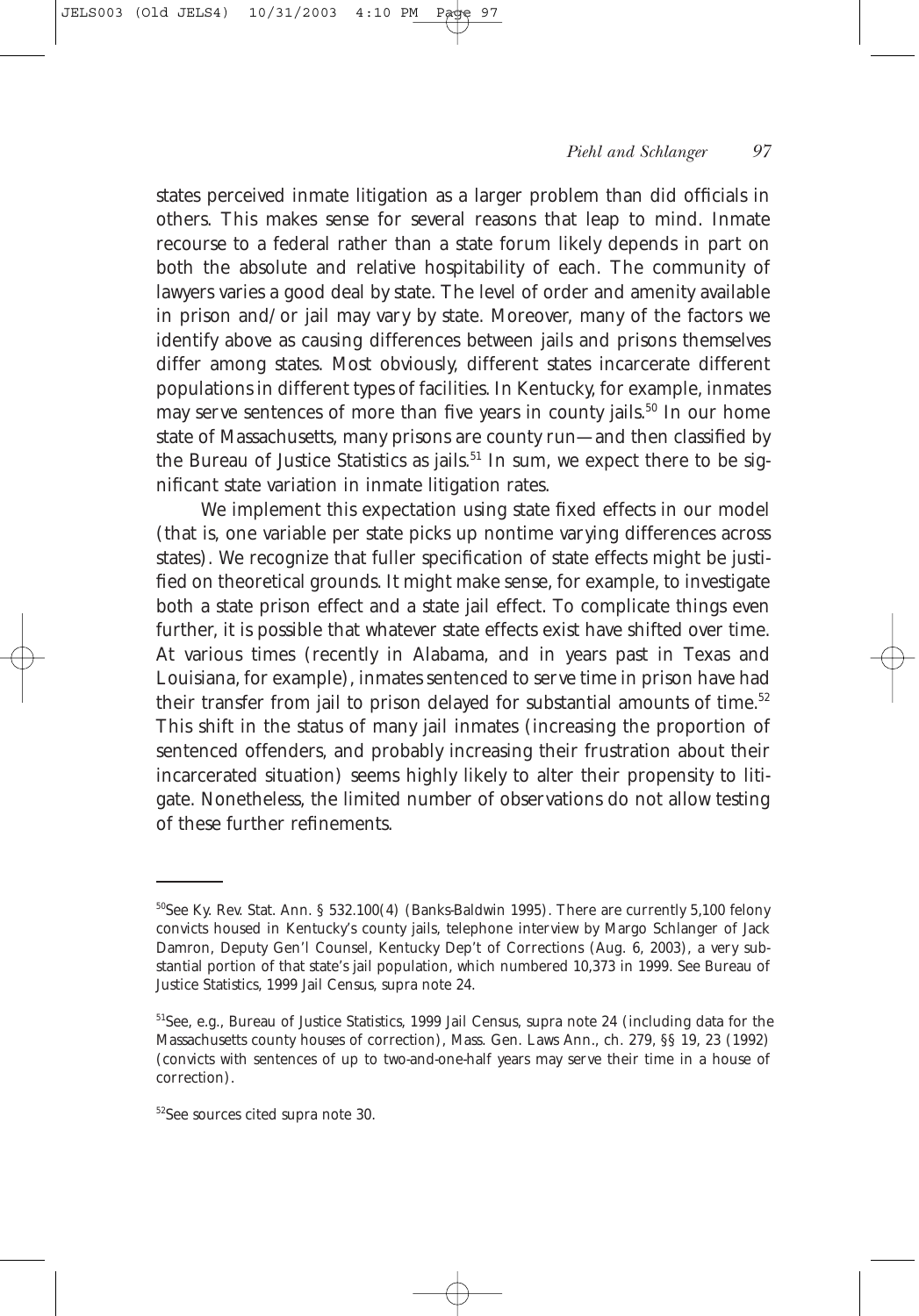# IV. DATA

We constructed our data set as follows. First, using data collected by the Administrative Office of the U.S. Courts, we created a panel of inmate civil rights filings in federal court against nonfederal defendants, by year by state. These are cases brought in federal court by nonfederal jail and prison inmates.53 For the reasons explained above, we limited our panel to 1981 on. Our filings data are in regularized fiscal years, October through September.<sup>54</sup> Our population data are nearly all midyear inmate counts. Next, we used Bureau of Justice Statistics sources for prison population, by state by year from 1981 to present.<sup>55</sup> We dropped from our panel states in which jails and prisons are consolidated—Connecticut, Delaware, Hawaii, Rhode Island, and Vermont, as well as Alaska, which has a mostly consolidated system. Because no information on the jail/prison population breakdown is available for these states, they are not usable for our purposes. We also omitted the District of Columbia, which is dissimilar to the states in terms of many prosecution and incarceration policies. Between them, these omitted jurisdictions incarcerate about 2 percent of the nation's incarcerated population. As already discussed, filling in the jail population by state by year was substantially harder, but after a good deal of testing of alternative techniques, we settled on an interpolation approach for filling in inter-Census years.

Although the resulting panel is too large to reprint here,<sup>56</sup> Table 1 gives some sense of the basic data underlying our analyses. It first reports, by state, inmate civil rights filings in federal court in 1983 and 1999 (years picked for

<sup>&</sup>lt;sup>53</sup>Nonfederal inmates do occasionally sue federal defendants, especially in the kinds of frivolous lawsuits that get dismissed almost simultaneously with filings (cases bought against the FBI, or the President, or all the members of the Senate, alleging conspiracy theories of various kinds). Because they are brought against federal defendants, these cases are not included in the tallies used for this project. Conversely, federal inmates may occasionally sue nonfederal defendants—the local law enforcement officers who arrested them, for example. These cases *are* included in the various counts. But as a general rule, federal defendants mean federal inmates and nonfederal defendants nonfederal inmates. Prior studies of inmate litigation have relied on this fact.

<sup>&</sup>lt;sup>54</sup>For details about the construction of this database and the resulting panel data described in the text, see Schlanger, Inmate Litigation, supra note 4, and Schlanger, Inmate Litigation Technical Appendix, supra note 4.

<sup>55</sup>For sources, see supra note 14.

 $56$ It is available as part of the Appendix, supra note 24.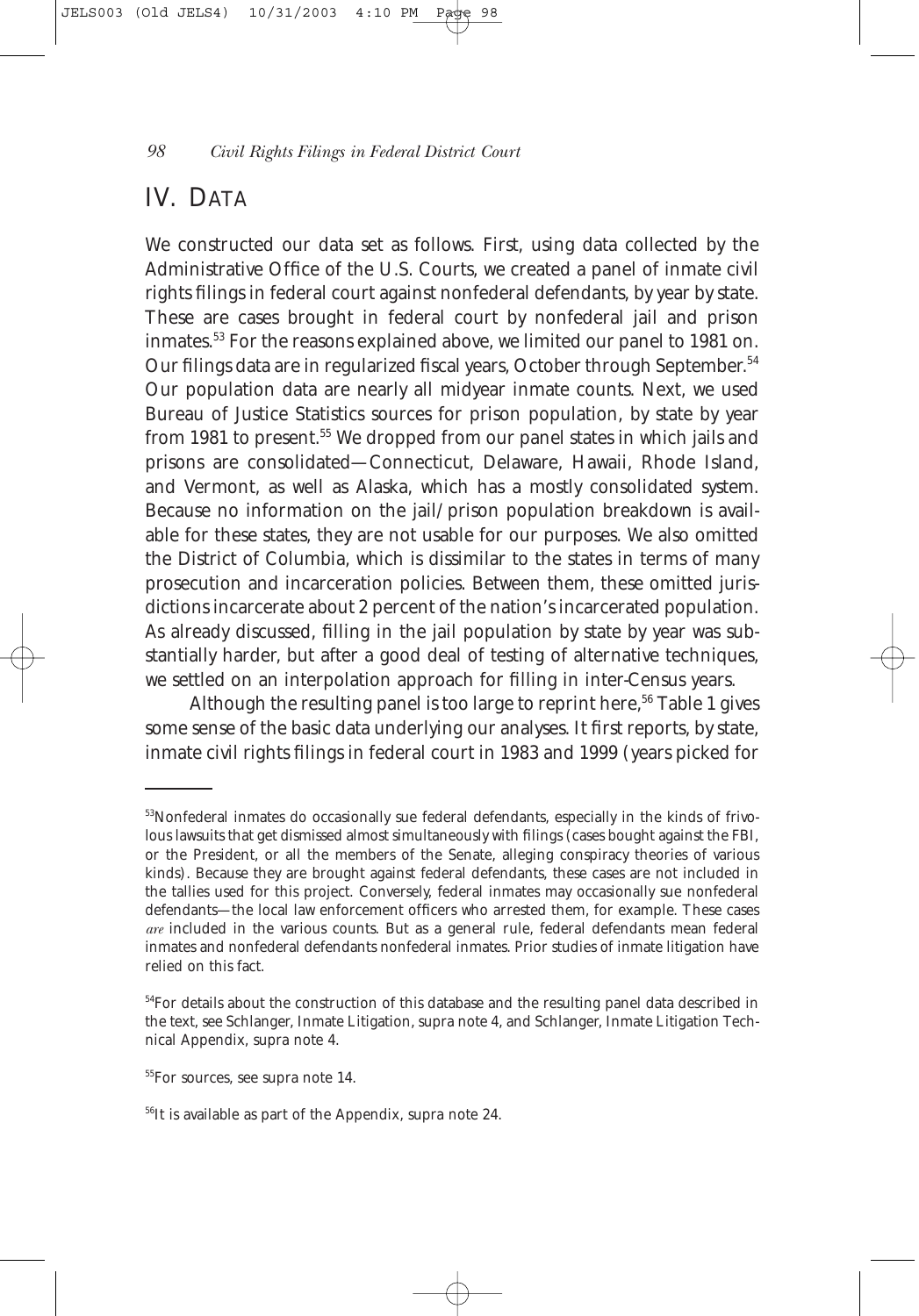reasons relating to our jail data, as explained next), as well as in 1995, the peak year for inmate civil rights filings since they began to be tabulated. Table 1 next sets out state prison and jail population in 1983 and 1999 and the percent change between them. We choose these years because Jail Census data are available for them, obviating the need for any fancy estimates, and because they more or less outline our period. Finally, Table 1 reports the percentage of each state's total incarcerated population in jails, a rate that we use in the discussion below.

# V. RESULTS

To assess our hypotheses, we use three econometric models. In each model we use a panel of inmate filings in federal court, by state and year, so that coefficients are identified by changes in the explanatory variables within state rather than the (large) cross-sectional differences across states. In addition to the controls for state and time, the models also include inmate populations and interactions between inmate populations and legal regime. The differences among the models involve how the dependent variable and the error term are specified.

The first model is ordinary least squares regression of the number of federal civil rights filings by inmates (in a given state and year) on prison population and estimated jail population and the above controls, as in the following equation:

(1) *Filings jail prison jail prison jail postPLRA prison postPLRA state indicators* = + ( ) + ( ) + ( ) + ( ) + ( ) + ( ) + ( ) + - ( ) + - ( ) + ( ) + - ( ) + ab b d d gg l q q qq e 12 1 2 1 2 1 2 34 1996 1996 1981 1991 1992 1995 1996 1997 2001 , , , ,

The state indicators isolate individual state differences, and the time variables control for exogenous time trends (e.g., changes in the law or its application). Standard errors are corrected for arbitrary forms of heteroskedasticity using the Huber-White correction.

The primary coefficients of interest are  $\beta_1$ ,  $\beta_2$ ,  $\gamma_1$ , and  $\gamma_2$ . A finding that  $\beta_1$  does not equal  $\beta_2$  supports the hypothesis that filings respond differently to changes in jail and prison populations. A finding that  $\gamma_1$  does not equal  $\gamma_2$  supports the hypothesis that the PLRA differentially affected filings from jail and prison inmates. (Recall that we isolate 1996 because the law change took effect midyear and it is not clearly in either the "pre-PLRA" or "post-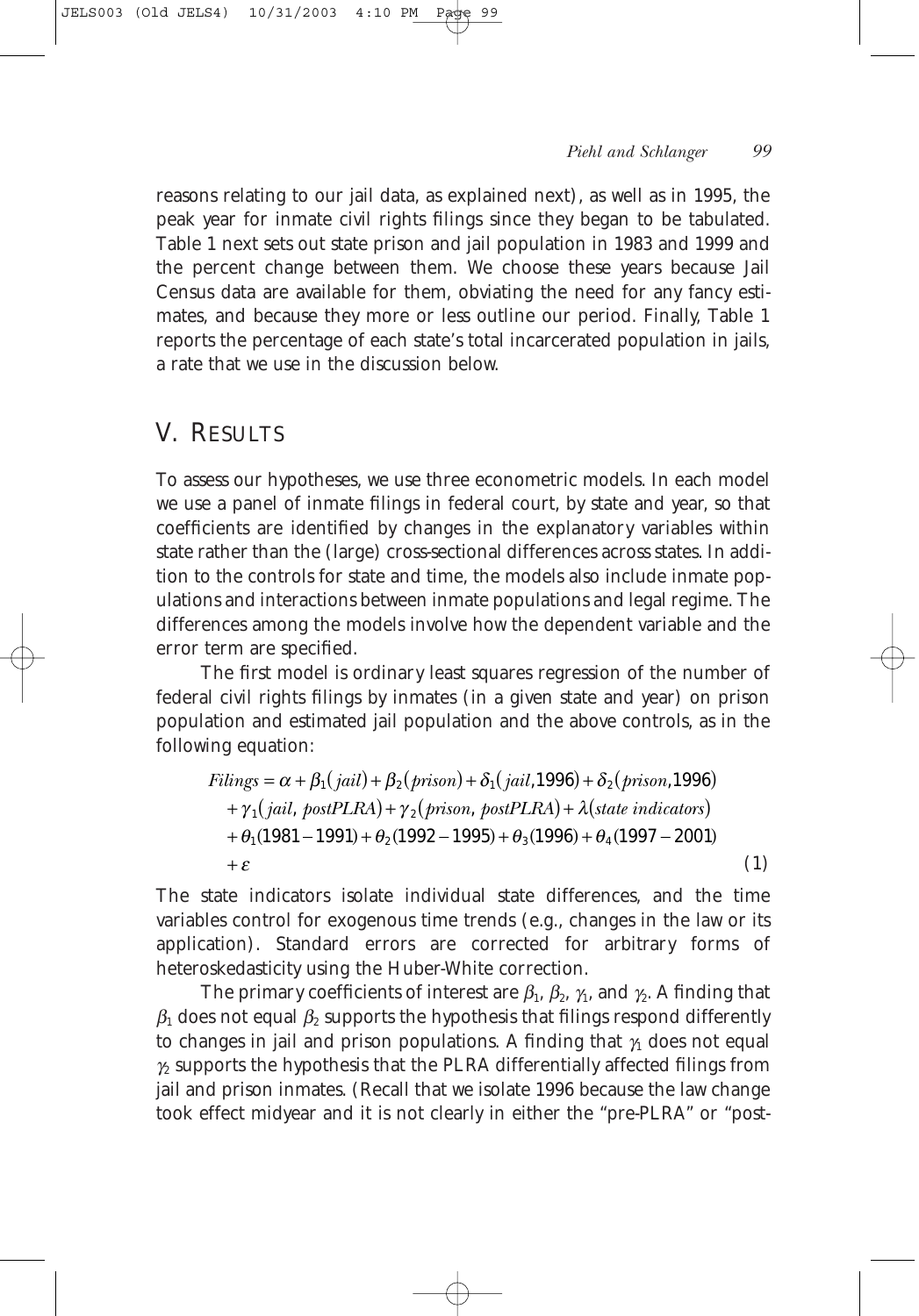| Table 1:        | Inmates and Civil Rights Filings by Circuit and State, Select Years |                             |                                         |                          |                                                                                                                             |                         |                                       |                                          |                                                          |                   |                        |
|-----------------|---------------------------------------------------------------------|-----------------------------|-----------------------------------------|--------------------------|-----------------------------------------------------------------------------------------------------------------------------|-------------------------|---------------------------------------|------------------------------------------|----------------------------------------------------------|-------------------|------------------------|
|                 |                                                                     |                             | Filings                                 |                          |                                                                                                                             | State Prison Population |                                       |                                          | Jail Population                                          |                   | Increated<br>æ         |
| Сir.            | <b>State</b>                                                        | 1983                        | 1995                                    | 1999                     | 1983                                                                                                                        | 1999                    | $\label{eq:example} Change$<br>$(\%)$ | 1983                                     | 1999                                                     | Change<br>$(\%)$  | Poptulation<br>in Jail |
|                 | Filings/1,000<br>inmates<br><b>Total</b>                            | 26.7<br>15,990              | 36,565                                  | 12.<br>21,833            | 378,756                                                                                                                     | .,112,910               | 194%                                  | 220,671                                  | 604,222                                                  | 174%              | 35                     |
| 1 <sub>st</sub> | Maine                                                               |                             |                                         |                          | 947                                                                                                                         | 1,669                   | 76                                    | 560                                      |                                                          | 99                |                        |
|                 | Massachusetts                                                       | 103                         | 142                                     | 53                       | 4,532                                                                                                                       | 10,632                  | 135                                   | 3,304                                    | 1,113<br>10,774<br>1,592                                 | 226               |                        |
|                 | New Hampshire                                                       |                             | $\ddot{=}$                              | ධ                        | 459                                                                                                                         | 2,247                   | 39 <sub>0</sub>                       | 475                                      |                                                          | 235               |                        |
|                 | <b>New York</b>                                                     | 1,309                       | 1,788                                   | , 387                    | 30,924                                                                                                                      | 71,809                  | 132                                   | 16,154                                   | 33,411                                                   | 107               | 32                     |
| zd<br>3d        | New Jersey                                                          | 263                         | 614                                     | 424                      | 9,142                                                                                                                       | 27,165                  | 197                                   | 5,971                                    | 16,830                                                   | 182               | 38                     |
|                 | Pennsylvania                                                        | 1,035                       | 1976                                    | 000.1                    |                                                                                                                             | 36,457                  | 209                                   | 10,170                                   | 26,996                                                   | $\frac{165}{138}$ | 43                     |
| 4th             | Maryland                                                            | 443                         |                                         | 498                      |                                                                                                                             | 22,729                  |                                       | 4,608                                    | 10,945                                                   |                   | 33                     |
|                 | North Carolina                                                      | 566                         | $\frac{702}{736}$                       | 337                      |                                                                                                                             | 31,346                  |                                       |                                          | 13,279                                                   |                   |                        |
|                 | South Carolina                                                      | $\mathcal{F}_{\mathcal{A}}$ | 632                                     |                          |                                                                                                                             | 21,016                  |                                       |                                          | 8,780                                                    |                   |                        |
|                 | Virginia                                                            | 914                         | 2,143                                   | 732<br>925<br>145<br>759 |                                                                                                                             | 30,396                  | 88278888                              | $3,496$<br>$2,690$<br>$5,719$<br>$1,015$ |                                                          | 883745            | <b>232358</b>          |
|                 | <b>Nest Virginia</b>                                                | 125                         | <b>160</b>                              |                          |                                                                                                                             | 2,880                   |                                       |                                          |                                                          |                   |                        |
| 5th             | Louisiana                                                           | 948                         |                                         |                          |                                                                                                                             | 19,174                  |                                       | 8,507                                    | $\begin{array}{c} 18,235 \\ 2,493 \\ 25,631 \end{array}$ |                   |                        |
|                 | Mississippi                                                         | 202                         |                                         |                          |                                                                                                                             | 13,278                  |                                       | 2,498                                    | 8,886                                                    | 256               |                        |
|                 | $\Gamma$ exas                                                       | ,126                        | $\frac{1.521}{1.032}$<br>3.528<br>3.767 | 495<br>2,591             | $\begin{array}{l} 11.798\\ 12.485\\ 15.485\\ 8.716\\ 9.222\\ 10.516\\ 10.516\\ 30.59\\ 4.580\\ 3.541\\ 4.641\\ \end{array}$ | 48,535                  | 321                                   | 15,224                                   | 57,930                                                   | $\frac{281}{180}$ | $28$<br>48             |
| 6th             | Kentucky                                                            | 209                         |                                         | 387                      |                                                                                                                             | 11,095                  | 139                                   | 3,711                                    | 10,373                                                   |                   |                        |
|                 | Michigan                                                            | 557                         | 1,193                                   | 434                      |                                                                                                                             | 46,617                  | 221                                   | 7,637                                    | 15,629                                                   | 105               | 25                     |
|                 | Ohio                                                                | 414                         | 732                                     |                          | 14,510<br>17,766                                                                                                            | 46,619                  | 162                                   | 7,116                                    | 16,638                                                   | 134               |                        |
|                 | Tennessee                                                           | 357                         | 065                                     | 680                      | 7,876                                                                                                                       | 16,812                  | $\overline{13}$                       | 6,005                                    | 19,629                                                   | 227               | 54                     |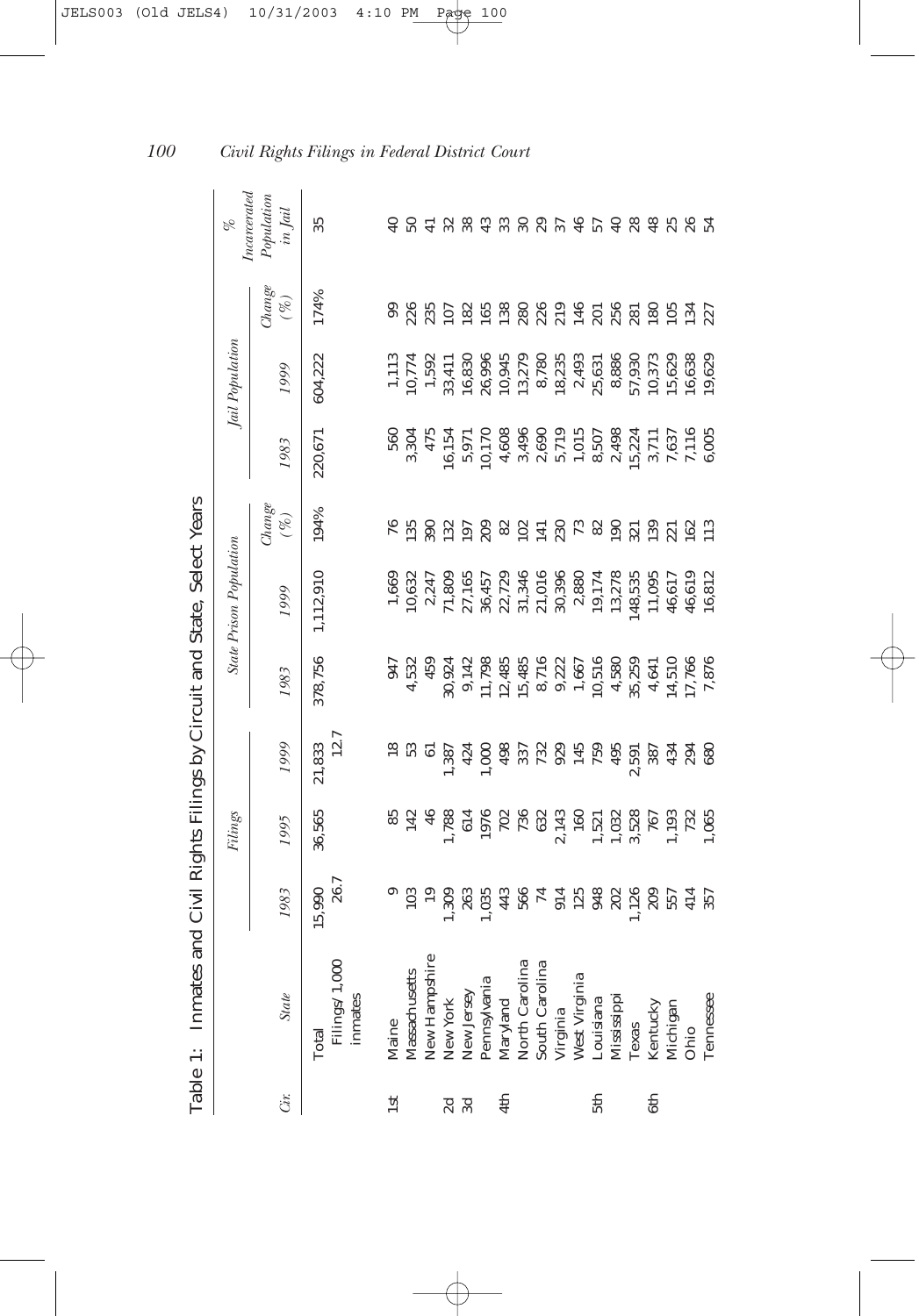| 7th              | llinois                                                                                                                                                              | 382               |                                                                                                                                                                                                                                                                                                                |                  | $^{89}$          |                                 |     |          |
|------------------|----------------------------------------------------------------------------------------------------------------------------------------------------------------------|-------------------|----------------------------------------------------------------------------------------------------------------------------------------------------------------------------------------------------------------------------------------------------------------------------------------------------------------|------------------|------------------|---------------------------------|-----|----------|
|                  |                                                                                                                                                                      |                   |                                                                                                                                                                                                                                                                                                                |                  |                  |                                 |     |          |
|                  | Indiana<br>Wisconsin<br>Arkansas                                                                                                                                     |                   | $\begin{array}{c} 1.210 \\ -350 \\ 543 \\ 545 \\ -60 \\ 60 \\ -1474 \\ 1.474 \\ 291 \\ \end{array}$                                                                                                                                                                                                            |                  | 93<br>342        |                                 |     |          |
| 8th              |                                                                                                                                                                      |                   |                                                                                                                                                                                                                                                                                                                |                  |                  |                                 |     |          |
|                  | lowa                                                                                                                                                                 |                   |                                                                                                                                                                                                                                                                                                                |                  |                  |                                 |     |          |
|                  |                                                                                                                                                                      |                   |                                                                                                                                                                                                                                                                                                                |                  |                  |                                 |     |          |
|                  |                                                                                                                                                                      |                   |                                                                                                                                                                                                                                                                                                                |                  |                  |                                 |     |          |
|                  |                                                                                                                                                                      |                   |                                                                                                                                                                                                                                                                                                                |                  |                  |                                 |     |          |
|                  |                                                                                                                                                                      |                   |                                                                                                                                                                                                                                                                                                                |                  |                  |                                 |     |          |
|                  | Minnesota<br>Missouri<br>Nebraska<br>North Dakota<br>South Dakota                                                                                                    |                   |                                                                                                                                                                                                                                                                                                                |                  |                  |                                 |     |          |
| 9 <sub>th</sub>  |                                                                                                                                                                      |                   |                                                                                                                                                                                                                                                                                                                |                  |                  |                                 |     |          |
|                  | Arizona<br>California<br>Idaho<br>Idaho<br>Montana<br>Nesda<br>Oregon<br>Oregon<br>Washington                                                                        |                   | $\begin{array}{r} 8\\ 8\\ 5\\ 4\\ 2\\ 4\\ 6\\ 7\\ 8\\ 9\\ 1\\ 2\\ 3\\ 6\\ 7\\ 8\\ 9\\ 1\\ 1\\ 2\\ 3\\ 6\\ 7\\ 8\\ 9\\ 1\\ 1\\ 2\\ 3\\ 4\\ 1\\ 2\\ 3\\ 4\\ 1\\ 2\\ 3\\ 4\\ 1\\ 2\\ 3\\ 4\\ 2\\ 4\\ 3\\ 4\\ 4\\ 2\\ 4\\ 3\\ 4\\ 4\\ 2\\ 4\\ 3\\ 4\\ 4\\ 4\\ 3\\ 4\\ 4\\ 4\\ 5\\ 7\\ 8\\ 9\\ 1\\ 2\\ 4\\ 2\\ 3\\$ |                  |                  |                                 |     |          |
|                  |                                                                                                                                                                      |                   |                                                                                                                                                                                                                                                                                                                |                  |                  |                                 |     |          |
|                  |                                                                                                                                                                      |                   |                                                                                                                                                                                                                                                                                                                |                  |                  |                                 |     |          |
|                  |                                                                                                                                                                      |                   |                                                                                                                                                                                                                                                                                                                |                  |                  |                                 |     |          |
|                  |                                                                                                                                                                      |                   |                                                                                                                                                                                                                                                                                                                |                  |                  |                                 |     |          |
|                  |                                                                                                                                                                      |                   |                                                                                                                                                                                                                                                                                                                |                  |                  |                                 |     |          |
| 10 <sup>th</sup> |                                                                                                                                                                      |                   |                                                                                                                                                                                                                                                                                                                |                  |                  |                                 |     |          |
|                  | Kansas                                                                                                                                                               |                   |                                                                                                                                                                                                                                                                                                                |                  |                  |                                 |     |          |
|                  |                                                                                                                                                                      |                   |                                                                                                                                                                                                                                                                                                                |                  |                  |                                 |     |          |
|                  | New Mexico<br>Oklahoma                                                                                                                                               |                   |                                                                                                                                                                                                                                                                                                                |                  |                  |                                 |     |          |
|                  |                                                                                                                                                                      |                   |                                                                                                                                                                                                                                                                                                                |                  |                  |                                 |     |          |
|                  | Utah<br>Wyoming                                                                                                                                                      |                   |                                                                                                                                                                                                                                                                                                                |                  |                  |                                 |     |          |
| $\frac{1}{11}$   | Alabama                                                                                                                                                              |                   | 1394                                                                                                                                                                                                                                                                                                           |                  |                  |                                 |     |          |
|                  | Florida                                                                                                                                                              | 804<br>167<br>588 | ,861                                                                                                                                                                                                                                                                                                           | 26,229<br>15,358 |                  | $4,464$<br>$4,668$<br>$[0,214]$ | 156 | 22<br>24 |
|                  | Georgia                                                                                                                                                              |                   | 1,458                                                                                                                                                                                                                                                                                                          |                  | $\overline{174}$ |                                 | 21  |          |
|                  | Sources: District court filings: Administrative Office of the U.S. Courts. Inmate population figures: Bureau of Justice Statistics, See supra note<br>14 for details |                   |                                                                                                                                                                                                                                                                                                                |                  |                  |                                 |     |          |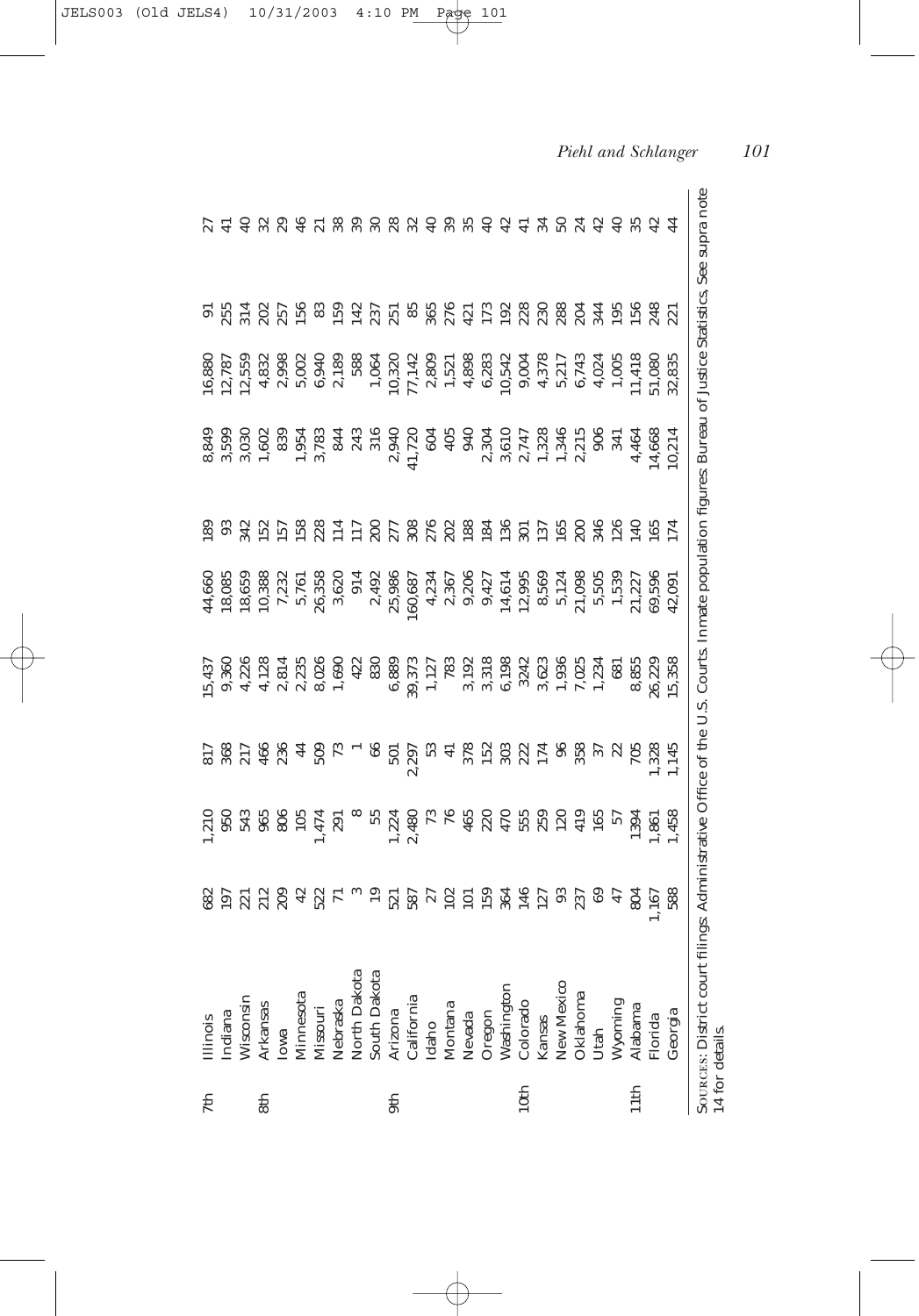PLRA regime.) Although the  $\lambda$ s (which capture cross-state differences) and the  $\theta$ s (which capture time differences) are best thought of as controls, they may also be of interest in their own right.

The second approach models a similar equation, but this time as a negative binomial, treating the dependent variable, filings, as a integer count (as it is) that is constrained to vary systematically with the inmate population. In this formulation, we capture the distinction between prison and jail populations by including the "percent of inmates in prison," overall and after the PLRA's enactment, as an explanatory variable. These modifications yield Equation (2):

Filings = 
$$
\alpha + (inmate\ population) + \omega(\text{percent\ prison})
$$

\n $+ \delta(\text{percent\ prison}, 1996)$ 

\n $+ \gamma(\text{percent\ prison}, \text{postPLAN}) + \lambda(\text{state\ indicators})$ 

\n $+ \theta_1(1981 - 1991) + \theta_2(1992 - 1995) + \theta_3(1996) + \theta_4(1997 - 2001)$ 

\n $+ E$ 

\n(2)

Because Equation (2) assumes that the number of filings increases with the number of inmates, it cannot be used to derive a filings coefficient for either jail or prison population. It is, on the other hand, sensitive to shifts in the jail or prison composition of each state's inmate population. (Although the same symbols for the coefficients are used in both models for the variables they have in common, the estimates will differ because of the other differences in the models.)

The third model estimates an ordinary least squares regression of the filing rate per incarcerated person. It also uses the natural logarithm of the filing rate to account for the skew in the distribution. This model has the benefit of being somewhat easy to interpret, as coefficients approximately represent percentage changes in the dependent variable. It also easily accommodates weights to allow us to treat larger states as more important than smaller ones in the calculation of the coefficients. Because more than 75 percent of the observations are greater than 100, we are not worried about the approximation using rates rather than counts of filings.

$$
\ln(Filings per 1000 inmates) = \alpha + \omega(\text{percent prison}) + \delta(\text{percent prison, 1996}) + \gamma(\text{percent prison, postPLAN}) + \lambda(\text{state indicators}) + \theta_1(1981 - 1991) + \theta_2(1992 - 1995) + \theta_3(1996) + \theta_4(1997 - 2001) + e
$$
 (3)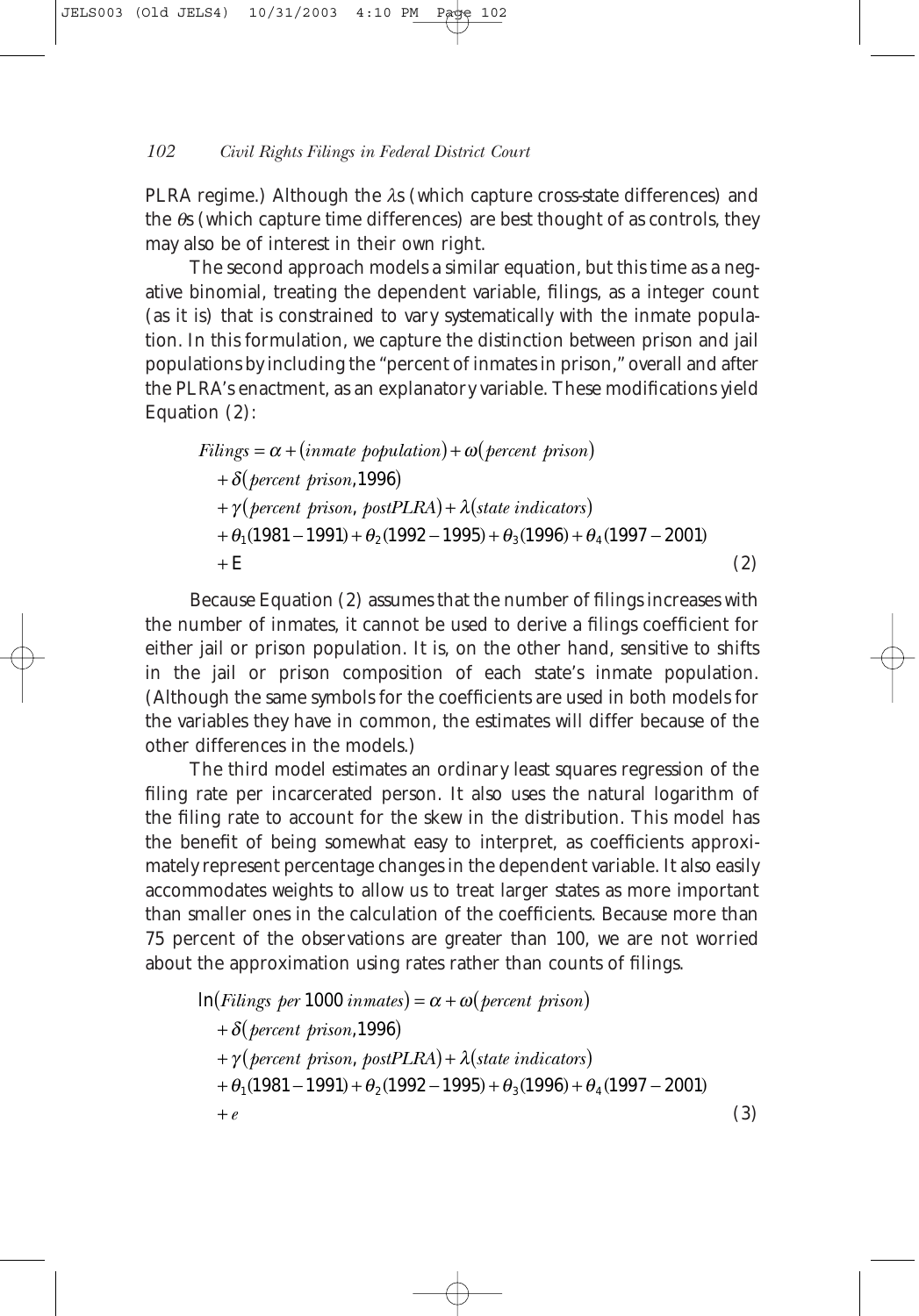Results of the basic, unweighted specifications of these three models appear in Table 2. In Column 1, the prison population is positively related to the number of filings within state at a rate of 0.02, or 20 filings per 1,000 inmates, but the jail population seems unrelated to filings (the coefficient is not even close to statistically significant). The relationship of the prison population to filings is lower following the PLRA; the (statistically significant) coefficient of -0.005 means that the relationship falls by 5 per 1,000, 25 percent of the pre-PLRA relationship of 20 per 1,000, to end up at a level of 15 per 1,000. Those time effects in Column 1 that are statistically significant are consistent with our prior expectations: as Figure 2 suggests, the period from 1992 to 1995 shows strong positive time effects, and post 1996 strong negative ones.

The second column of Table 2 sets out the results of the negative binomial model, reported as incidence rate ratios. These are a bit harder to read. An incidence rate ratio of one would mean that the explanatory variable has no relationship with the dependent variable—here, that a shift in the percent prison variable from zero to one (that is, a shift in the proportion

|           |                     |                    | 2                 | 3                          |
|-----------|---------------------|--------------------|-------------------|----------------------------|
|           |                     | <i>OLS</i>         | Negative Binomial | $OLS$ $ln(flings / pop'n)$ |
| Overall   | Jail inmates (est.) | $-0.001(0.24)$     |                   |                            |
|           | Prison inmates      | $0.020**$ (10.52)  |                   |                            |
|           | Percent prison      |                    | $3.411**$ (3.76)  | $1.001*$ (2.89)            |
| Post-PLRA | Jail inmates (est.) | 0.004(0.10)        |                   |                            |
|           | Prison inmates      | $-0.005*$ (1.98)   |                   |                            |
|           | Percent prison      |                    | $0.471**$ (7.86)  | $-0.740*(7.20)$            |
| Time      | 1981-1991           | 1.877(0.88)        | 0.992(1.91)       | $-0.006(1.23)$             |
|           | 1992-1995           | $56.48* (6.59)$    | 0.996(0.29)       | 0.013(1.03)                |
|           | 1996                | 79.54 (1.70)       | 1.055(0.20)       | 0.018(0.06)                |
|           | 1997-2001           | $-25.65***$ (3.76) | $0.921**$ (5.13)  | $-0.086*$ (5.08)           |
|           |                     |                    |                   |                            |

Table 2: Determinants of Inmate Civil Rights Filings in Federal District Court, 1981–2001

NOTES:  $N = 924$ . Equations include, in addition to the above variables, interactions between inmate populations and a 1996 dummy; state fixed effects; and a constant. Year coefficients are constrained to be linear within the specified periods. Absolute values of *T*-statistics in parentheses based on heteroskedasticity-consistent standard errors (Huber-White correction). An asterisk indicates the coefficient is statistically significantly different from zero at the 0.05 level; \*\*indicates statistical significance at the 0.01 level. Cell entries for the negative binomial are reported as incidence rate ratios, as described in the text.

SOURCES: District court filings: Administrative Office of the U.S. Courts. Inmate population figures: Bureau of Justice Statistics. See supra note 14 for details. Jail populations are estimated using a quadratic interpolation from Jail Censuses.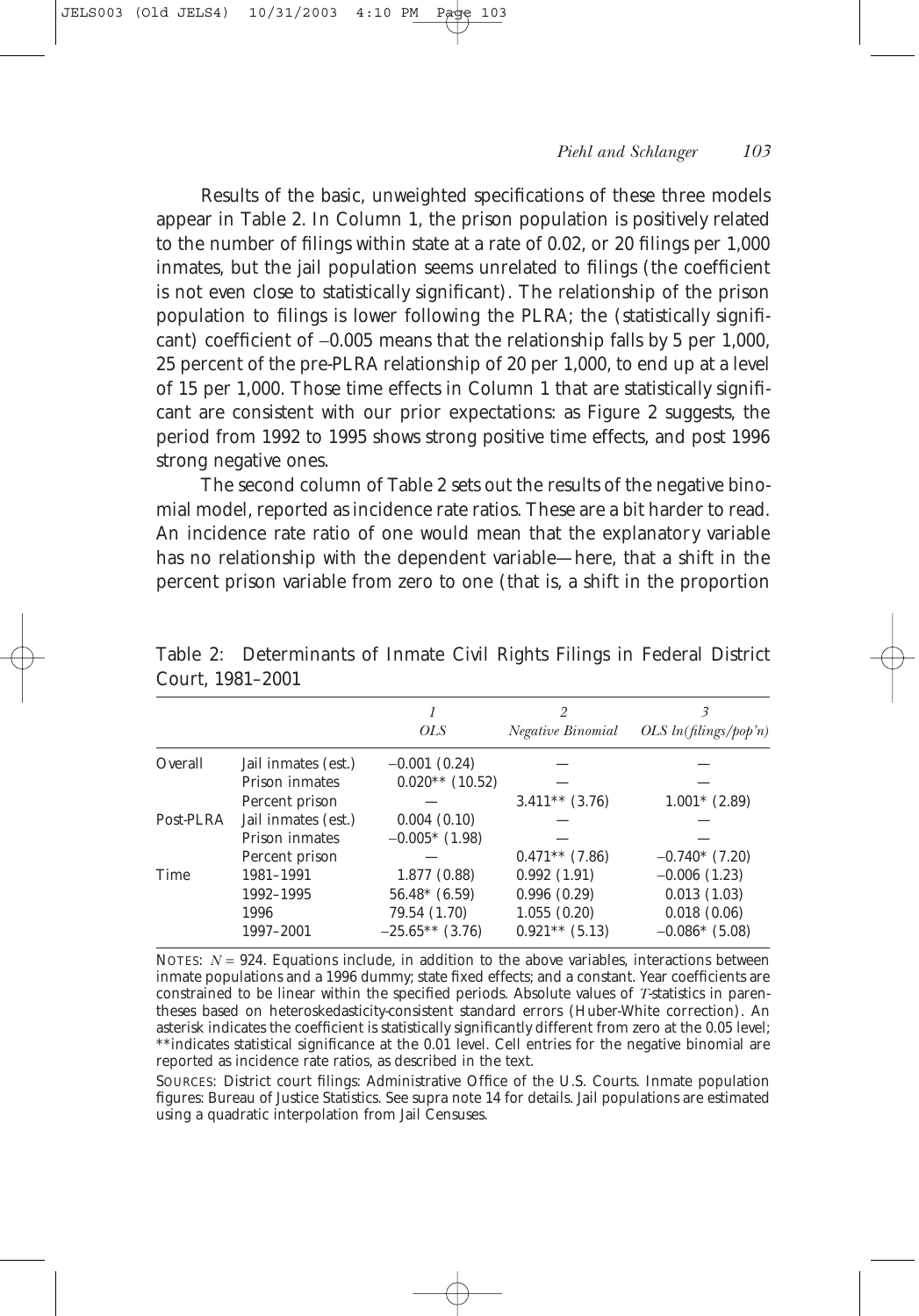of a state's inmates from none in prison to all in prison) causes no change in the number of filings. A number greater than one indicates that increases in the explanatory variable predict increases in the filing rate by the ratio amount. So the Model 2 coefficient in the "Overall: Percent prison" row, 3.411, means that a shift from no prison inmates to 100 percent prison inmates corresponds to an increase of 241 percent  $(3.411 - 1)$  in the number of filings. Accordingly, a five-percentage point increase in the percent of inmates housed in prisons (roughly the amount that would be needed to move a state from the 25th percentile to the median in 2001) is associated, on average through the entire distribution, with a 12 percent increase in filings, because 241 percent times 0.05 is 12 percent. In the post-PLRA period, the relationship between the percent in prison and the filing rate is 20 percent lower—ending up at  $9.35$  percent.<sup>57</sup> Thus the pattern in this column is broadly consistent with the previous column; this specification, too, indicates that prisoners are more important than jail inmates in predicting filings, and that the relationship became weaker following the PLRA. This model gives us some new information as well: even after the PLRA, a higher proportion of prison inmates continues to yield more filings, though not as many more as prior to the PLRA.

The final column of Table 2 reports Model 3's ordinary least squares regression on the natural log of the filing rate. In this model, the coefficients indicate—in natural log units—the effect on each independent variable of a one-unit change in the dependent variable. In this model, a five-percentage point increase in the "percent prison" variable is associated with a 5 percent increase in the filing rate.58 Thus, although the fact of this effect is consistent with Model 2, its magnitude is quite a bit smaller than the 12 percent observed in Column 2. And as in Model 2, the effect decreases but does not disappear post-1996. The impact of an increase in "percent prison"

 $57$ Movement in the "percent prison" variable from 0 to 100 percent corresponds to a 52.9 percent decline in filings compared to the pre-PLRA period  $(1 - 0.471)$ , the Model 2 coefficient in the "Post-1996: Percent prison" row). Five percent of a decline of 52.9 percent is a decline of 2.65 percent. Thus, after the PLRA's passage, a five-percentage point increase in the percent of a state's inmates in prison as opposed to jail is associated with an increase in filings of 9.35 percent  $(12 - 2.65)$ . This is a 21.7 percent decline in the size of the estimated relationship compared to prior to the PLRA.

<sup>&</sup>lt;sup>58</sup>The calculation is:  $e^{(0.05 * 1.001)} - 1 = 0.0513$ .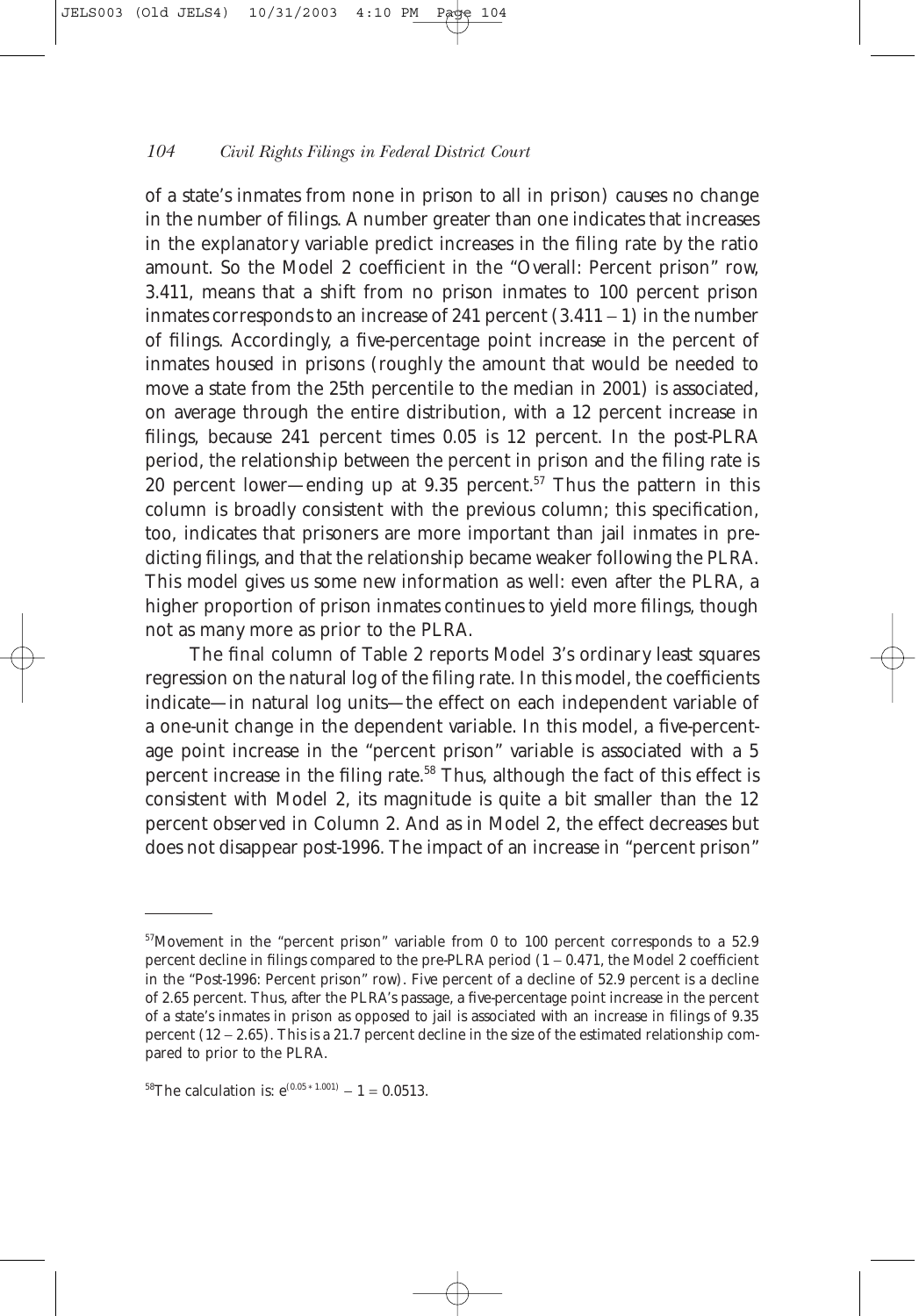declines 74 percent, to 1.3 percent, in the post-PLRA period. Again, the significant time effect is, consistent with predictions from Figure 2, sharply negative post-1996.

In short, despite the different approaches, overall the models are broadly consistent with each other and all at least partially support our three hypotheses. We suggested, first, that inmate filings vary positively with both prison and jail population. Model 1 confirms this as to prison population. (Models 2 and 3 cannot either confirm or rebut this hypothesis because they are constrained to treat filings as a rate per incarcerated person.) Our second hypothesis was that prison population was, prior to the PLRA's passage, more strongly connected to filings than jail population; all three models support this view. And our final hypothesis was that the PLRA dampened the connection between prison population and filings, but had a lesser impact on jail filings. Again, all three models confirm this view.

However, the estimates in Table 2 treat each state equally, that is, each state contributes the same amount to the overall coefficients. Table 3, our final table, weights the observations by the size of each state's inmate pop-

|           |                                             | OLS.                                                             | 2<br>OLS.                                                             | 3<br>OLS $ln(filings/pop'n)$                                        |
|-----------|---------------------------------------------|------------------------------------------------------------------|-----------------------------------------------------------------------|---------------------------------------------------------------------|
|           |                                             | ln(flings / pop'n)                                               | ln(filings/pop'n)<br>Weighted                                         | Weighted, $w/o$ AL,<br>LA, TX                                       |
| Overall   | Percent prison                              | $1.001*$ (2.89)                                                  | $2.225**$ (4.98)                                                      | $2.682**$ (4.17)                                                    |
| Post-PLRA | Percent prison                              | $-0.740*(7.20)$                                                  | $-0.700**$ (6.11)                                                     | $-0.786**$ (6.48)                                                   |
| Time      | 1981-1991<br>1992-1995<br>1996<br>1997-2001 | $-0.006(1.23)$<br>0.013(1.03)<br>0.018(0.06)<br>$-0.086*$ (5.08) | $-0.014*(2.03)$<br>$-0.015(0.88)$<br>0.234(0.10)<br>$-0.064**$ (2.86) | $-0.017*(2.51)$<br>$-0.023(1.33)$<br>0.265(0.90)<br>$-0.052*(2.19)$ |
| N         |                                             | 924                                                              | 924                                                                   | 861                                                                 |

Table 3: Determinants of Inmate Civil Rights Filings in Federal District Court, 1981–2001: Robustness

NOTES: Equations include, in addition to the above variables, interactions between inmate populations and a 1996 dummy; state fixed effects; and a constant. Year coefficients are constrained to be linear within specified periods. Absolute values of *T*-statistics in parentheses based on heteroskedasticity-consistent standard errors calculated using the Huber-White correction. Weights are the total inmate population in 1983. An asterisk indicates the coefficient is statistically significantly different from zero at the 0.05 level; \*\*indicates statistical significance at the 0.01 level.

SOURCES: District court filings: Administrative Office of the U.S. Courts. Inmate population figures: Bureau of Justice Statistics. See supra note 14 for details. Jail populations are estimated using a quadratic interpolation from Jail Censuses.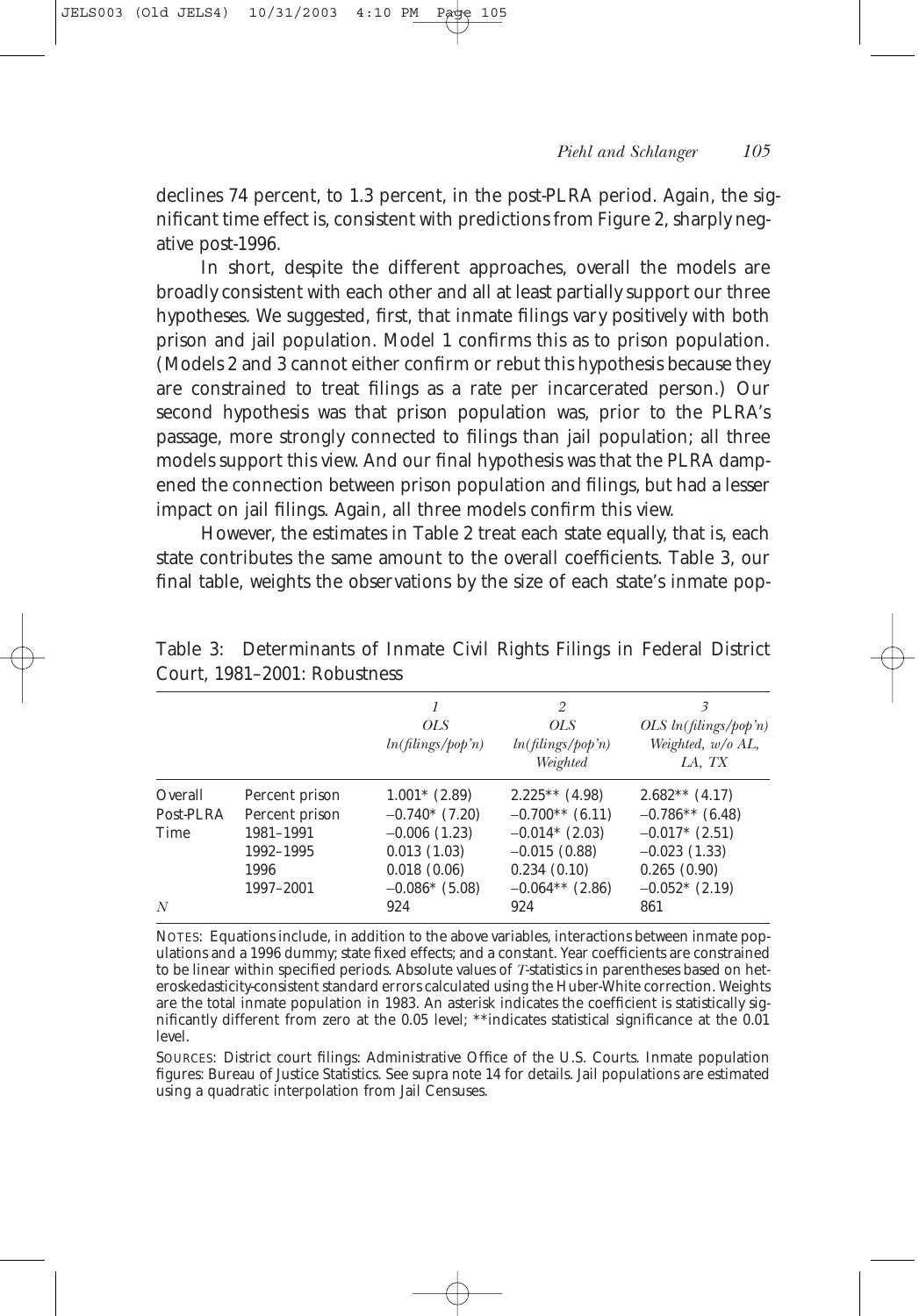ulation,<sup>59</sup> which is appropriate because the states with the larger inmate populations contribute more to the phenomenon under study. We carry forward only Model 3, which we prefer due to its correspondence with Model 2's negative binomial and the ease with which it can accommodate weights. The weighting procedure provides the states with large inmate populations, such as California and Texas, much more influence in the determination of the coefficients.

Column 1 of Table 3 simply repeats the third column of Table 2, for ease of comparison. Column 2 implements the weighting, which turns out to make a big difference to the magnitudes of the coefficients on the two key variables, but not to the rest of the estimates, including the time effects. The results in Column 2 of Table 3 indicate that a five-percentage point increase in the "percent prison" variable is associated with a 12 percent increase in the filing rate. $60$  After the PLRA, this relationship falls by about 33 percent, to 8 percent. Again, then, after the PLRA, a shift from jail to prison custody continues to increase the number of filings, but less than prior to the PLRA. The differences between the weighted and nonweighted estimates indicate that states with larger inmate populations experience greater differences in the filing rates between prisoners and jail inmates. In Column 2, two time effects are significant, and both are consistent with Figure 2's picture of rates; the period 1981–1991 is slightly negative, and the period post-1996 much more so.

We conduct one final robustness check. In Column 3, we reestimate the model after dropping three states in which substantial changes in policy affected whether convicted offenders were housed in jails or in prisons, namely, Alabama, Louisiana, and Texas.<sup>61</sup> (Although other states had policies greatly affecting either prisons or jails, the shift of inmates in these three states from state prisons to jails and then back again was very noticeable and threatens to overwhelm other phenomena. It is possible that analogous shifts took place in other states as well, but we have not been able to discern them in the data, and are not aware of them otherwise.) But dropping these states does not make a big difference to any of the results, as can be seen in Column 3.

<sup>&</sup>lt;sup>59</sup>The results are not sensitive to the choice of year for the weights. We use 1983 because it is a Census year early in the time period studied.

<sup>&</sup>lt;sup>60</sup>The calculation is:  $e^{(0.05 \times 2.225)} - 1 = 0.1177$ .

<sup>61</sup>See supra note 30.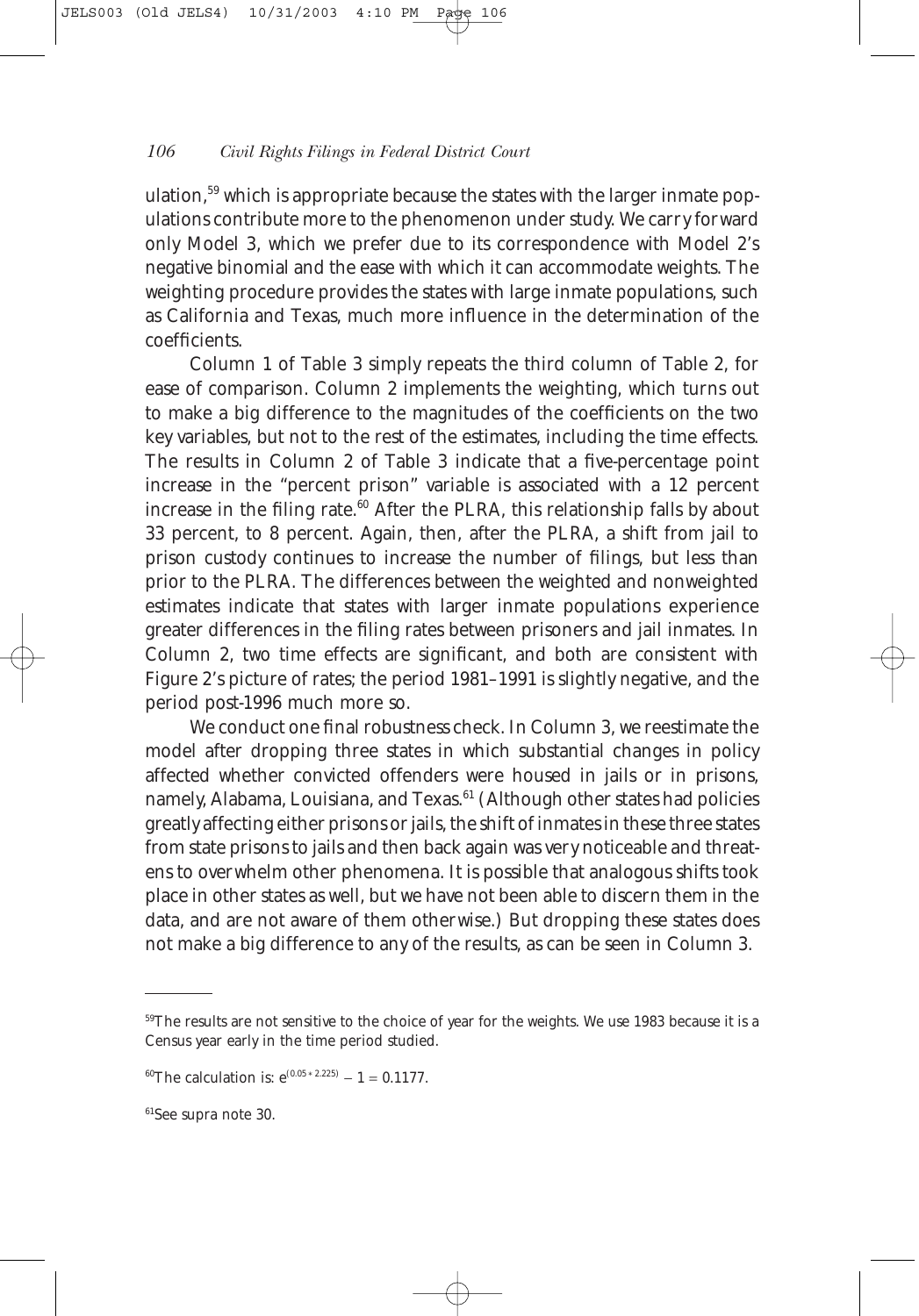In sum, all three modeling approaches concur that prison populations are more important than jail populations in explaining the number of filings and that the relationship of prison population to filings weakened following the PLRA. Models 2 and 3 consistently indicate that even after the PLRA's dampening of (at least) prison filings, prison population remains more strongly correlated with filings than does jail population.

# VI. CONCLUSIONS

We began with three hypotheses, which we are now in a position to evaluate. Although data limitations constrain the range of hypotheses that are testable, we have learned a great deal about inmate civil rights filings in federal court and have isolated several issues for further analysis.

### *A. Hypothesis 1: Inmate Filings Vary Positively with Both Prison and Jail Population*

Population must matter to the number of filings; the more people, the more opportunity for grievances. But the aggregate trends demonstrate that population is not the sole determinant. Otherwise, the litigation rate, illustrated in Figure 2, would be flat, which it decidedly is not. The rate changes in Figure 2 suggest, rather, that the legal regime and/or other exogenous factors matter as well. Although we have some concerns about the reliability of the estimates from Table 2's Model  $1,62$  the only one of our models that allows us to check the existence of population effects, it is worth comparing these results to similar ones reported in the literature. Once time effects are controlled for, Model 1 estimates the relationship of filings to population as between 20 (prior to the PLRA) and 15 (since the PLRA) per 1,000 inmates, noticeably lower than the 27 per 1,000 estimate in the literature,<sup>63</sup> which essentially simply states the filing rate averaged over a given time period. We do not, however, place too much emphasis on these magnitude estimates, because they are from an unweighted model.

 $62$ The model has the advantage of being easily interpretable. Its general consistency with the other models we report and with a model using a logarithmic transformation of the dependent variable alleviate our concerns somewhat and justify cautious interpretation of the estimated magnitudes.

<sup>&</sup>lt;sup>63</sup>See text accompanying note 15.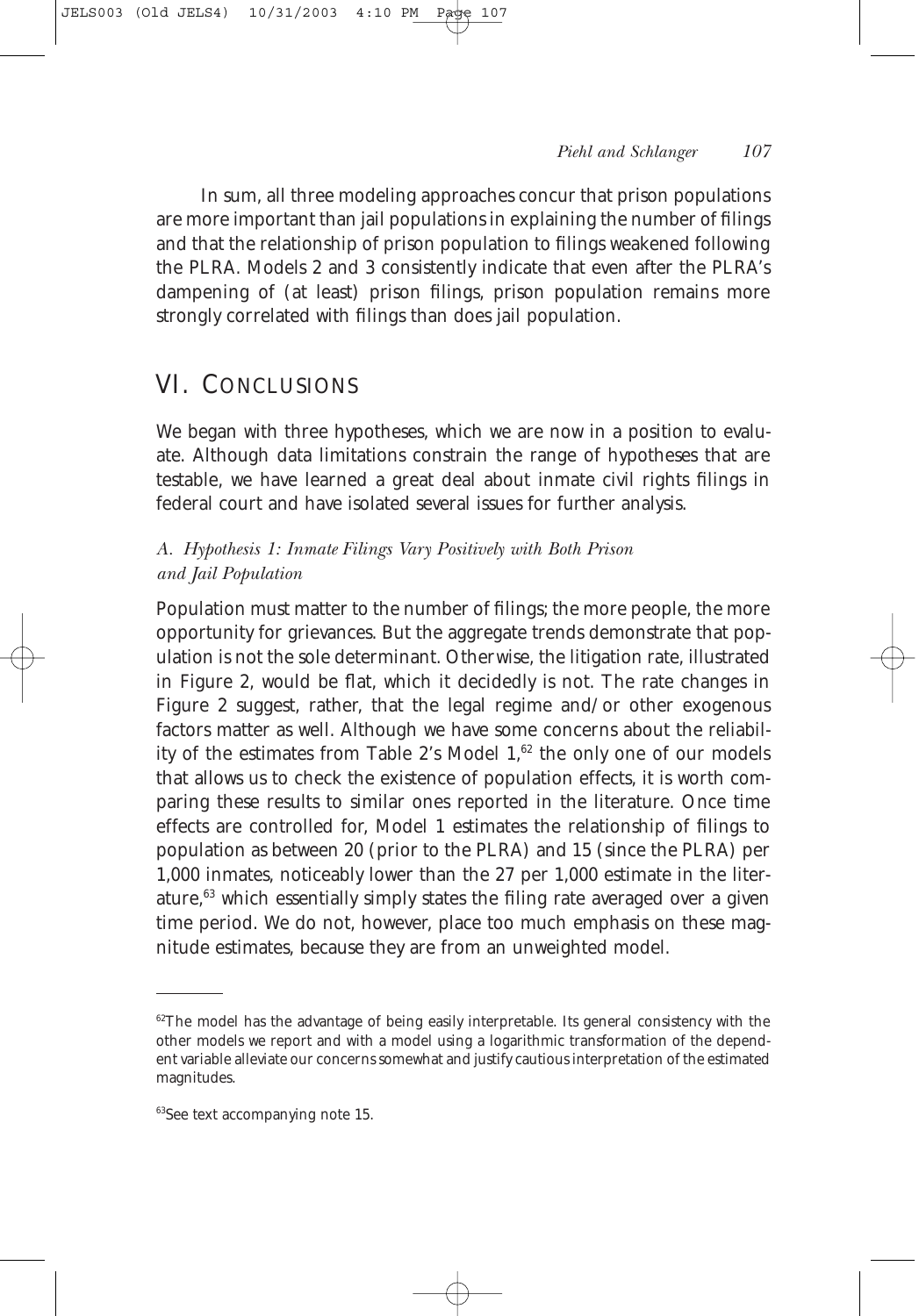*B. Hypothesis 2: Prior to the PLRA, the Positive Effect on Inmate Filings of Growth in Prison Populations was Larger than the Corresponding Effect of Growth in Jail Populations*

Of course, it would be preferable to test our hypothesis about a significant jail/prison differential using actual counts for each state and year for both the key dependent and independent variables. In the absence of such data, we have documented that a quadratic interpolation of the jail population serves as well as a measure extrapolated more laboriously from annual Jail Survey data. The use of estimated jail data notwithstanding, the results of several alternative modeling approaches consistently reveal that compared to jail populations, prison populations are more highly and more consistently related to filings by inmates in federal court. This is consistent with case studies and survey data reported previously. Unfortunately, it is difficult to compare magnitudes across these various research designs. But our results, from the whole universe of filings, indicate that a five-percentage point increase in the percent of inmates that are housed in prison is associated with an approximately 10 percent increase in the filing rate in a state. This provides additional evidence that prisoners differ from jail inmates in their filing propensities, reinforcing our original concern that analysts ignoring jail inmates make a consequential omission.

## *C. Hypothesis 3: The PLRA is Having More Impact on Filings from Prisoners than from Jail Inmates*

Our results are similarly consistent and convincing with regard to the third hypothesis, that the PLRA had a larger dampening effect for prison inmates than for jail inmates. The reductions in the extra-litigiousness of prisoners (relative to jail inmates) are on the order of 25 percent. That is, even since the PLRA's enactment, prisoners tend to file more cases than jail inmates though the extra increment of litigation is smaller than it was prior to 1996. This result deepens the just emerging understanding of the consequences of this major legislative change.

### *D. Methodological Notes*

We close with a few final thoughts related to our method and data. First, marked state effects are present and significant in each one of our models, though we do not present them in our tables. The certainty of these state effects strongly supports our decision to perform the analysis using within